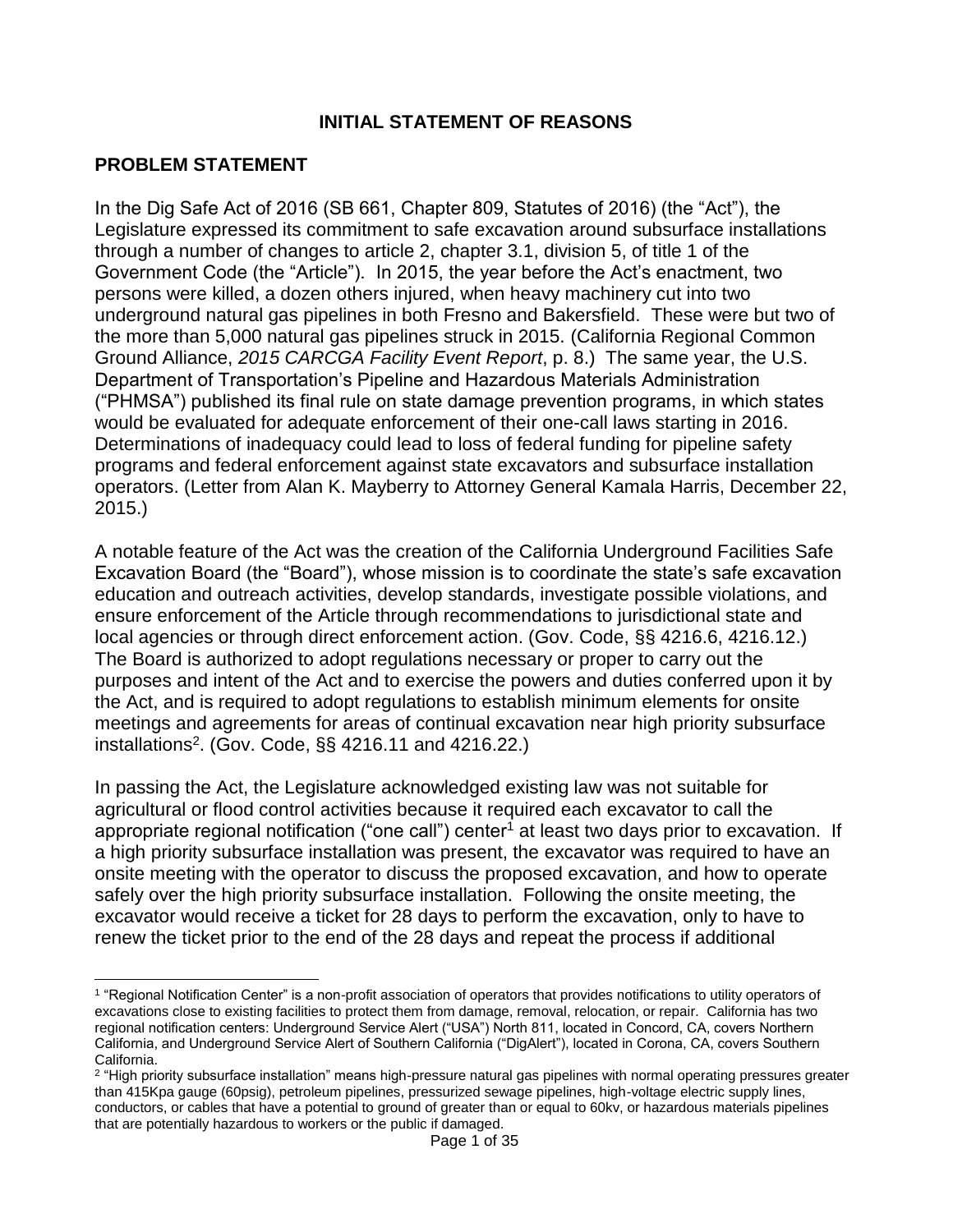excavation work was necessary during the year. This process made it cumbersome and costly for excavators to conduct their daily business.

To address this issue, the Legislature established an annual notification system for areas of continual excavation (Gov. Code section 4216.10). This system would allow excavators to call the one call centers once a year before excavating and request a ticket for normal farming or flood control practices for a one year period. In cases where a high priority subsurface installation is present, an onsite meeting between the excavator and the operator must occur, and both sides must discuss and agree on the proposed excavation, and the safe excavation practices to be used when excavating near the high priority subsurface installation. However, minimum standards do not exist for what must be discussed in the case of agriculture and flood control. The lack of minimum standards has led to inconsistent standards, which has created confusion in the areas of continual excavation. The Legislature tasked the Board to develop minimum elements for the onsite meeting and mutually agreed-upon plan between excavators and operators for high priority subsurface installations on areas of continual excavation through regulations by January 1, 2020 (Gov. Code section 4216.11).

# **BENEFITS**

The benefits of the proposed regulations are establishment of investigatory and enforcement processes, as well as minimum elements for onsite meetings and agreements for areas of continual excavation near high priority subsurface installations, to enable the Board to carry out the purposes and intent of the Act and to exercise the powers and duties conferred upon the Board by the Act. The proposed regulations will create a fair, balanced process that promotes shared responsibility for safety between excavators and operators regarding excavation around subsurface installations. The specific benefits anticipated from the proposed regulations include increased safe excavation practices near subsurface installations through investigations of possible violations of the Article, and enforcement of the Article; and implementation of a system that allows agricultural and flood control operations to operate with less disruption to daily activities while complying with safe excavation practices near subsurface installations.

## **TECHNICAL, THEORETICAL, AND/OR EMPIRICAL STUDY, REPORTS, OR DOCUMENTS**

The Board relied on the following sources:

- 2018 State Damage Prevention Program Grants, California. Agreement 693JK31840006PSDP, [https://primis.phmsa.dot.gov/sdp/PrjHome.rdm?prj=792&s=766023DFA07C463C8](https://primis.phmsa.dot.gov/sdp/PrjHome.rdm?prj=792&s=766023DFA07C463C86C25F76A53F213B&c=1&nocache=2783&nocache=3158) [6C25F76A53F213B&c=1&nocache=2783&nocache=3158,](https://primis.phmsa.dot.gov/sdp/PrjHome.rdm?prj=792&s=766023DFA07C463C86C25F76A53F213B&c=1&nocache=2783&nocache=3158) accessed on May 7, 2019.
- Andrew J. Wistrich, *Using an Overall Page Limit to Improve Motion Practice* (Vol. 37, Issue 2, Summer 2000) Court Review, The Journal of the American Judges Association, [http://aja.ncsc.dni.us/publications/courtrv/cr37/cr37-2/CR37-](http://aja.ncsc.dni.us/publications/courtrv/cr37/cr37-2/CR37-2Wistrich.pdf)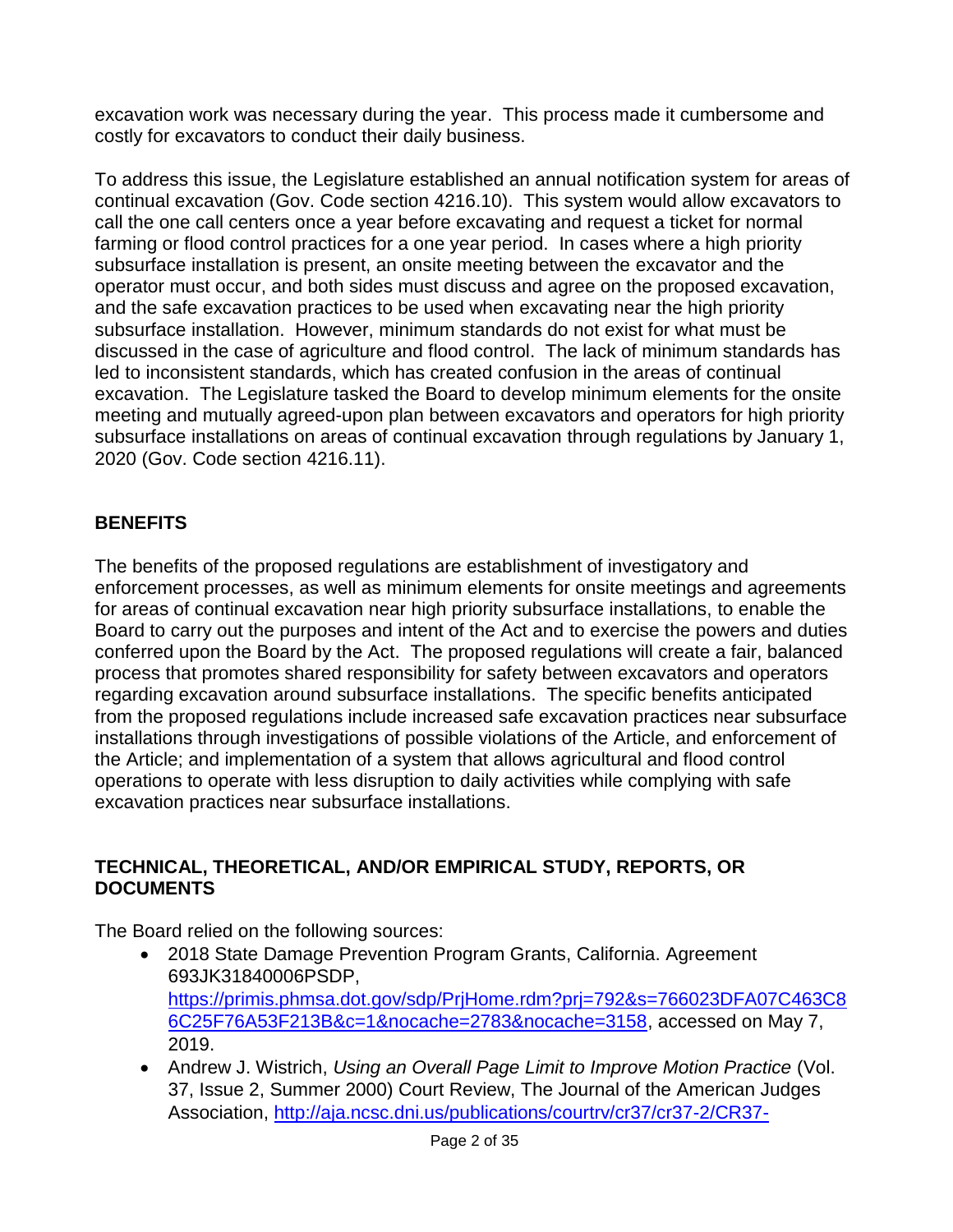[2Wistrich.pdf,](http://aja.ncsc.dni.us/publications/courtrv/cr37/cr37-2/CR37-2Wistrich.pdf) accessed on May 7, 2019.

 California Regional Common Ground Alliance, *2015 CARCGA Facility Event Report,* 

[http://osfm.fire.ca.gov/codedevelopment/pdf/title19/CARCGA%20DIRT%20Report](http://osfm.fire.ca.gov/codedevelopment/pdf/title19/CARCGA%20DIRT%20Report_2015.pdf) 2015.pdf, accessed on May 7, 2019.

- California Regional Common Ground Alliance, *2016 CARCGA Incident Event Report*.
- California Regional Common Ground Alliance, *2017 CARCGA Incident Event Report*, [https://www.digalert.org/pdfs/2017\\_CADIRT\\_Report.pdf,](https://www.digalert.org/pdfs/2017_CADIRT_Report.pdf) accessed on May 7, 2019.
- Common Ground Alliance Best Practices 15.0 (March 2018), [https://www.digalert.org/pdfs/bestpractices.pdf,](https://www.digalert.org/pdfs/bestpractices.pdf) accessed on May 7, 2019.
- Common Ground Alliance, *DIRT Report for 2016: Analysis and Recommendations*, (Vol. 13, August 2017), [https://commongroundalliance.com/sites/default/files/publications/DIRT%202016%](https://commongroundalliance.com/sites/default/files/publications/DIRT%202016%20Annual%20Report_081017_FINAL_Updated_09.20.17.pdf) [20Annual%20Report\\_081017\\_FINAL\\_Updated\\_09.20.17.pdf,](https://commongroundalliance.com/sites/default/files/publications/DIRT%202016%20Annual%20Report_081017_FINAL_Updated_09.20.17.pdf) accessed on May 7, 2019.
- "Excavation Damage Prevention Group Report," *Integrity Management for Gas Distribution: Report of Phase 1 Investigations*, December 2005, [https://www.phmsa.dot.gov/pipeline/gas-distribution-integrity-management/dimp](https://www.phmsa.dot.gov/pipeline/gas-distribution-integrity-management/dimp-integrity-management-gas-distribution-report-of-phase-1-investigations-2005)[integrity-management-gas-distribution-report-of-phase-1-investigations-2005,](https://www.phmsa.dot.gov/pipeline/gas-distribution-integrity-management/dimp-integrity-management-gas-distribution-report-of-phase-1-investigations-2005) accessed on May 7, 2019.
- Letter from Alan K. Mayberry to Attorney General Kamala Harris, December 22, 2015
- Letter from Alan K. Mayberry to Attorney General Kamala Harris, December 28, 2016,

[http://osfm.fire.ca.gov/codedevelopment/pdf/title19/PHMSA\\_Determination\\_Letter\\_](http://osfm.fire.ca.gov/codedevelopment/pdf/title19/PHMSA_Determination_Letter_California_12-28-16.pdf) [California\\_12-28-16.pdf,](http://osfm.fire.ca.gov/codedevelopment/pdf/title19/PHMSA_Determination_Letter_California_12-28-16.pdf) accessed on May 7, 2019.

- Letter from Alan K. Mayberry to Executive Officer Tony Marino, May 18, 2018, [https://www.phmsa.dot.gov/sites/phmsa.dot.gov/files/docs/safety](https://www.phmsa.dot.gov/sites/phmsa.dot.gov/files/docs/safety-awareness/pipeline/9111/inadequacy-letter-ca-v4-php-18-0065.pdf)[awareness/pipeline/9111/inadequacy-letter-ca-v4-php-18-0065.pdf,](https://www.phmsa.dot.gov/sites/phmsa.dot.gov/files/docs/safety-awareness/pipeline/9111/inadequacy-letter-ca-v4-php-18-0065.pdf) accessed on May 7, 2019.
- Maryland Underground Facilities Damage Prevention Authority, *Seventh Report to the Governor and General Assembly of Maryland*, January 2018, [https://mddpa.org/wp-content/uploads/2018/02/Seventh-Annual-Report-Final-](https://mddpa.org/wp-content/uploads/2018/02/Seventh-Annual-Report-Final-Draft.pdf)[Draft.pdf,](https://mddpa.org/wp-content/uploads/2018/02/Seventh-Annual-Report-Final-Draft.pdf) accessed on May 7, 2019.
- Online surveys created by the Board, to which (1) operators and (2) California Farm Bureau Federation members were invited to take (09/26/2018 to 10/31/2018) and results of those two surveys.
- PHMSA Incident Report No. 20050079-9682
- PHMSA Incident Report No. 20050082-1805
- PHMSA Incident Report No. 20060003-1711
- PHMSA Incident Report No. 20090042-9683
- PHMSA Incident Report No. 20090083-6100
- PHMSA Incident Report No. 20090116-6765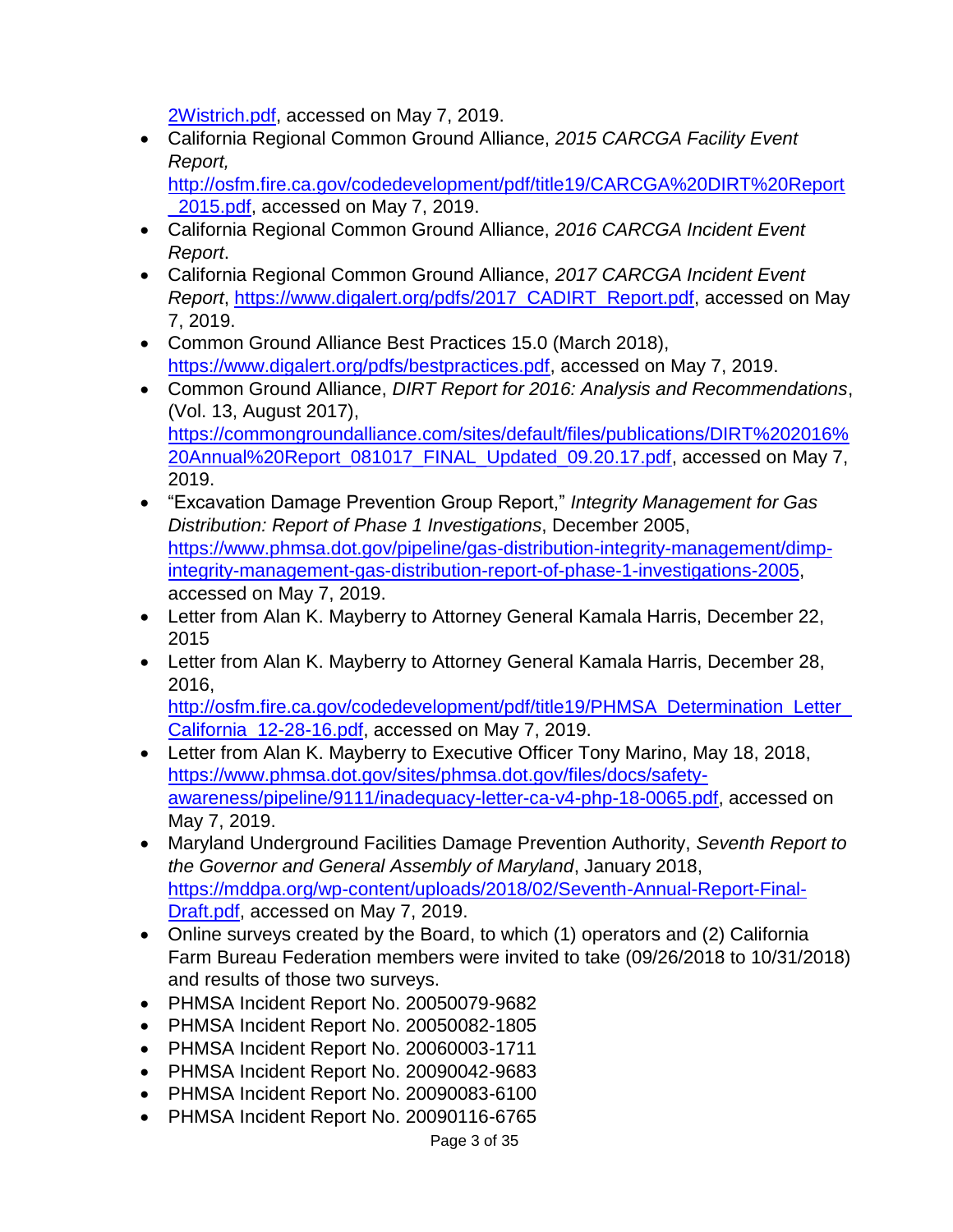- PHMSA Incident Report No. 20100054-15080
- PHMSA Incident Report No. 20100083-15106
- PHMSA Incident Report No. 20100109-16247
- PHMSA Incident Report No. 20110273-16823
- PHMSA Incident Report No. 20110374.15349
- PHMSA Incident Report No. 20120122-15957
- PHMSA Incident Report No. 20120129-16275
- PHMSA Incident Report No. 20130047-16341
- PHMSA Incident Report No. 20130107-16258
- PHMSA Incident Report No. 20130118-16218
- PHMSA Incident Report No. 20140126-16552
- PHMSA Incident Report No. 20140142-16583
- PHMSA Incident Report No. 20150066-16758
- PHMSA Incident Report No. 20150139-16930
- PHMSA Incident Report No. 20160065-17164
- PHMSA Base Grant Payment Information, 2008-2016, [https://www.phmsa.dot.gov/sites/phmsa.dot.gov/files/pictures/Base%20Grant%20P](https://www.phmsa.dot.gov/sites/phmsa.dot.gov/files/pictures/Base%20Grant%20Payment%20Info%202008-2016.pdf) [ayment%20Info%202008-2016.pdf,](https://www.phmsa.dot.gov/sites/phmsa.dot.gov/files/pictures/Base%20Grant%20Payment%20Info%202008-2016.pdf) accessed on May 7, 2019.
- Ray and Bishop, "FAQs about California Licensing Matters: How much does it cost to hire an attorney," [http://www.calicenselaw.com/FAQs.aspx#Cost,](http://www.calicenselaw.com/FAQs.aspx#Cost) accessed on May 7, 2019.
- Salary Information from indeed.com, glassdoor.com, and USA North 811
- "Staff report: Discussion on Area of Continual Excavation Ticket Renewal Requirement (Government Code section 4216.10(e))," Agenda Item 10, February 12, 2019, [https://digsafe.fire.ca.gov/media/1879/agenda-item-10-area-of-continual](https://digsafe.fire.ca.gov/media/1879/agenda-item-10-area-of-continual-excavation-renewal-ticket-requirement.pdf)[excavation-renewal-ticket-requirement.pdf,](https://digsafe.fire.ca.gov/media/1879/agenda-item-10-area-of-continual-excavation-renewal-ticket-requirement.pdf) accessed on May 7, 2019.
- U.S. Department of Transportation, Federal Aviation Administration, Order 8000.373 (06/26/15),

[https://www.faa.gov/regulations\\_policies/orders\\_notices/index.cfm/go/document.inf](https://www.faa.gov/regulations_policies/orders_notices/index.cfm/go/document.information/documentID/1027891) [ormation/documentID/1027891,](https://www.faa.gov/regulations_policies/orders_notices/index.cfm/go/document.information/documentID/1027891) accessed on May 7, 2019.

 U.S. Department of Transportation, Federal Aviation Administration, Order 8000.373A (10/31/18), [https://www.faa.gov/regulations\\_policies/orders\\_notices/index.cfm/go/document.inf](https://www.faa.gov/regulations_policies/orders_notices/index.cfm/go/document.information/documentID/1034828) [ormation/documentID/1034828,](https://www.faa.gov/regulations_policies/orders_notices/index.cfm/go/document.information/documentID/1034828) accessed on May 7, 2019.

## **Documents Incorporated by Reference:**

The following forms are incorporated by reference in the text of the proposed regulations:

- 1. Area of Continual Excavation Agreement Agricultural Operations (Form No. ACE Agreement 01 (07-01-2020)); and
- 2. Area of Continual Excavation Agreement Flood Control Facilities (Form No. ACE Agreement 02 (07-01-2020)).

It would be cumbersome, unduly expensive or otherwise impractical to publish these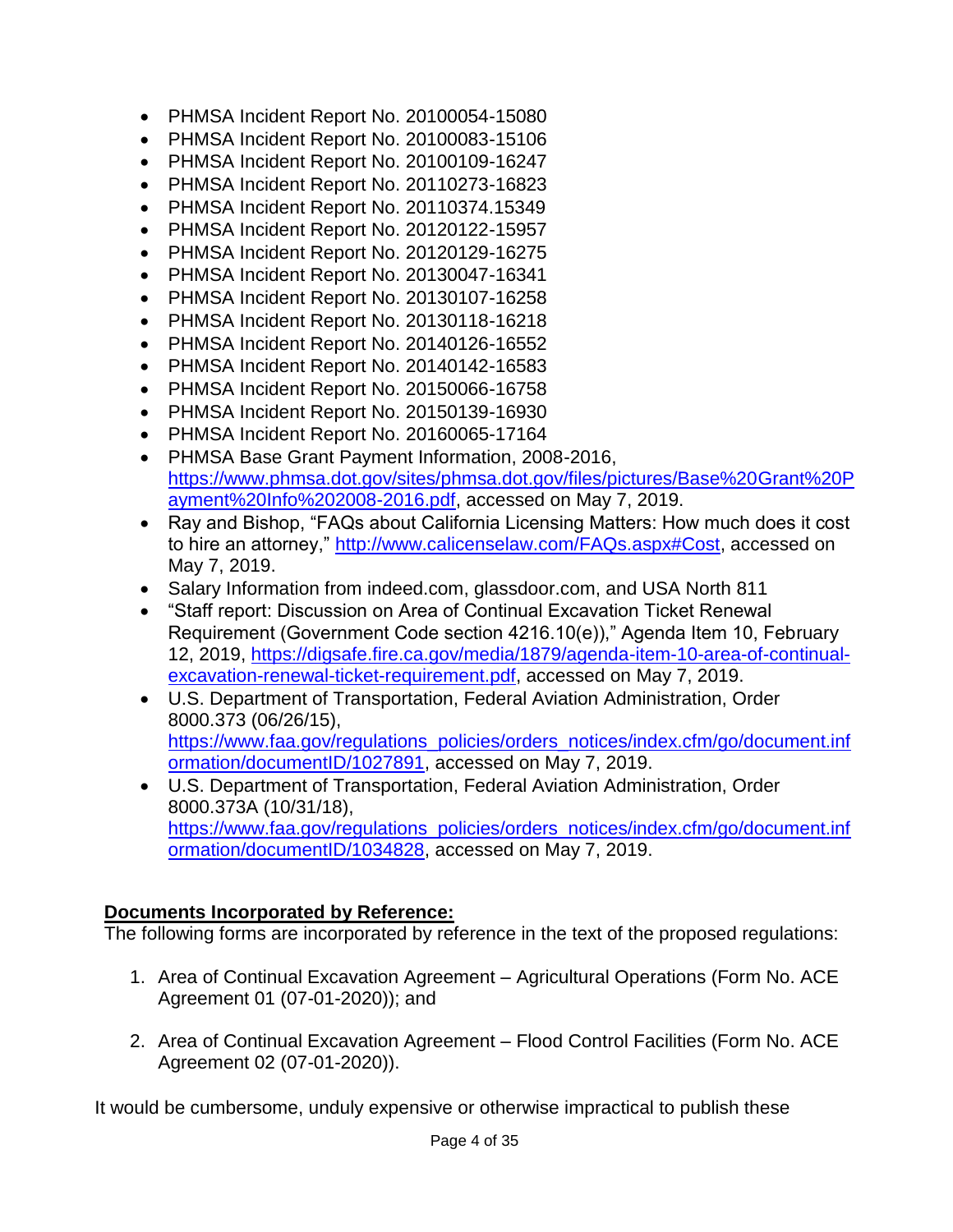documents in the California Code of Regulations. The documents are made available from the agency, or are reasonably available to the affected public from a commonly known or specified source (made available on the Board's website: https://digsafe.fire.ca.gov).

# **ECONOMIC IMPACT ASSESSMENT/ANALYSIS**

The economic impact of these regulations can be organized into three overall categories:

- 1) Economic impact associated with notification to the regional notification center when a reportable damage occurs,
- 2) Economic impact associated with enforcement of the Article, and
- 3) Economic impact associated with the onsite meeting requirement of the new area of continual excavation ticket.

For each, the impact may be split into a cost impact and a benefit impact. The following is organized to outline the costs of each of these three regulation elements first, and then consider their benefits. Average pay numbers were obtained for California occupations from indeed.com or glassdoor.com. Average regional notification customer service representative pay numbers were obtained in consultation with USA North.

#### Costs associated with notification to the regional notification center when a reportable damage occurs

The notification costs can be divided into costs for two types of entities: The cost for an excavator to notify the regional notification center of an incident, and the cost of the regional notification center to accept the damage notification and transmit it to the Board. An excavator will only incur a cost if an incident reportable pursuant to subdivision (a) of proposed section 4100 occurs.

It is estimated that a notification to the regional notification center by an excavator will take approximately 5 minutes, whether the notification is submitted electronically or via a phone call. The hourly rate of pay for a construction foreman, the individual most likely responsible for calling in a damage notification, is approximately \$26/hour. At this hourly rate, the cost to the excavator would be \$2.16 per damage notification.

The cost to the regional notification center to receive and process the notification would be the cost of a customer service representative taking a 5-minute call at an hourly rate of \$22/hour. Receiving a notification electronically would have negligible marginal cost, but the conservative assumption is made that all notification will be received by the regional notification center by telephone. At this rate, each call would cost \$1.83. Once the regional notification center receives a notification from an excavator, the notification is sent to the Board electronically. The one-time costs to modify the regional notification center's information technology to accept electronic notification from excavators and transmit it to the Board is covered by a \$70,000 grant awarded by PHMSA in 2018.

As explained above, there are approximately 5,000 reportable damages expected in the state annually. Of those damages, 20-25% are from homeowners, who are not subject to the Article and by extension not subject to the proposed regulation, so the number of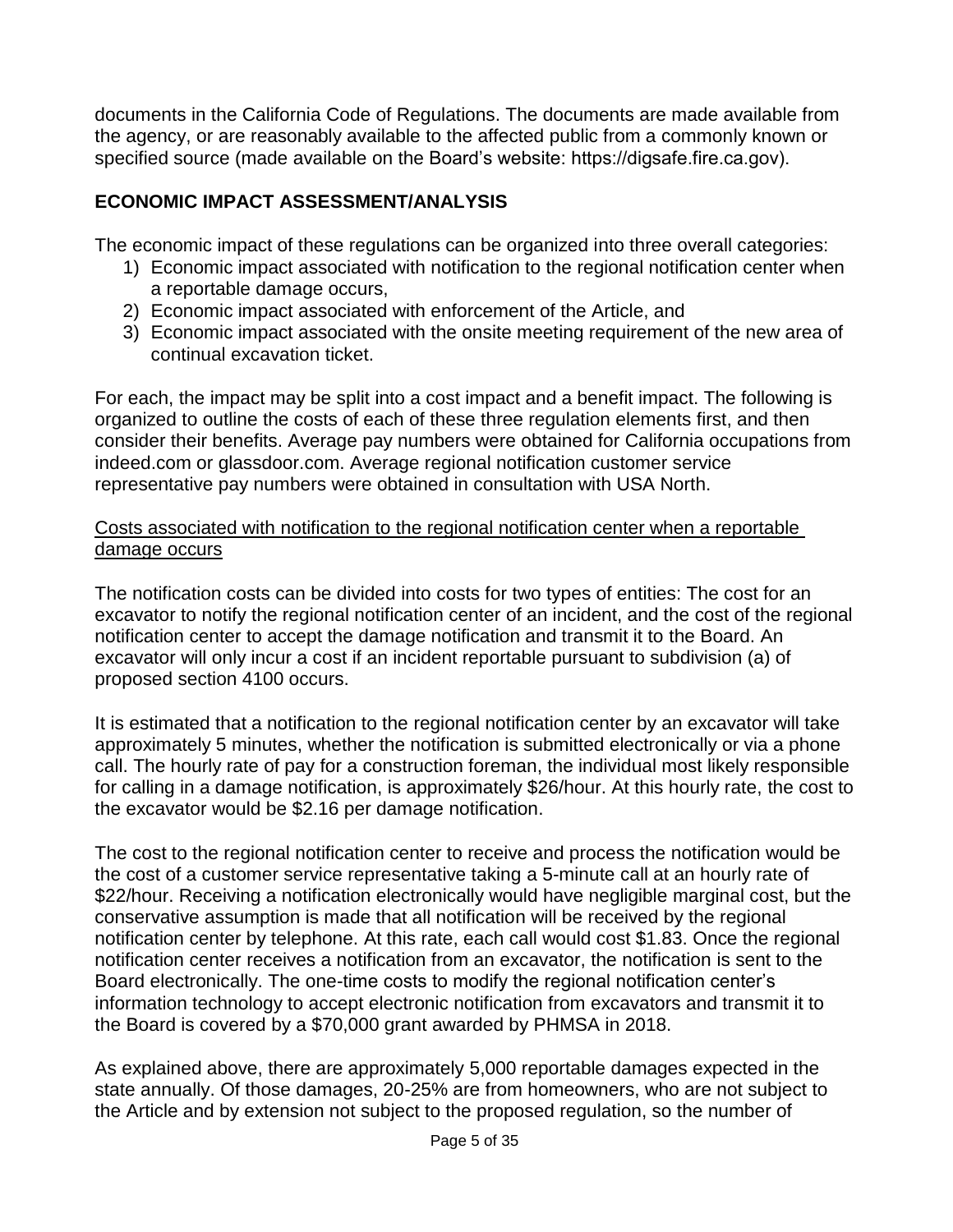notifications required by this regulation is expected to be approximately 4,000 per year. As the marginal cost to the excavator of notification is \$2.16 and the marginal cost to the regional notification center of notification is \$1.83, the total expected cost for notifications annually is expected to be  $(\$2.16 + \$1.83) \times 4,000 = \$15,960$ .

#### Costs associated with enforcement of the Article

The costs associated with enforcement of the article are costs to the respondent to participate in an enforcement case upon receiving a notice of probable violation.

The cost to the respondent depends on the way in which they choose to respond to a notice of probable violation. If the respondent chooses not to contest a violation, the costs would be relatively low. If, on the other hand, the respondent requests a formal hearing, the cost would be significantly higher. Similar agencies in other states suggest that few if any respondents choose to request a formal hearing, as the decision maker following formal hearing is the same as the decision maker following informal hearing: the Board. Nonetheless, we estimate the following distribution of responses to a notice of probable violation:

No contest (§ 4252 (a)(1)): 395 per year at \$200 each Written response (§ 4252 (a)(2)): 500 per year at \$1,000 each Informal hearing (§ 4252 (a)(3)):100 per year at \$5,000 each Formal hearing (§ 4252 (a)(4) & § 4252 (a)(5)): 5 per year at \$10,000 each

The above distribution assumes, as described above, that Board staff will investigate 2,000 incidents per year. It also assumes that of those 2,000 investigations, half will lead either no action or a warning letter and the other half will lead to a notice of probable violation. For the "formal hearing" category, we do not distinguish between formal hearings held under the Board's jurisdiction and formal hearings held under CSLB, CPUC, or OSFM jurisdiction. The cost of formal hearing was estimated based on typical insurance coverages for licensed professionals for administrative hearings as reported by the law firm of Ray and Bishop.

The total annual cost to respondents is therefore  $(395 \times $200) + (500 \times $1,000) + (100 +$  $$5,000$  + (5 x  $$10,000$ ) = \$1,129,000.

#### Costs associated with the onsite meeting requirement of the new area of continual excavation ticket

The costs associated with the onsite meeting requirement of the new area of continual excavation ticket can be categorized as costs to the farmer or flood control operator and costs to the operators of high priority subsurface installations. These regulations only affect onsite meetings required due to the presence of a high priority subsurface installation.

The costs to the farmer and flood control facility operator are simple: as this type of ticket is optional to the farmer and flood control facility operator, there are no added costs. These excavators could choose to continue to make notifications pursuant to Government Code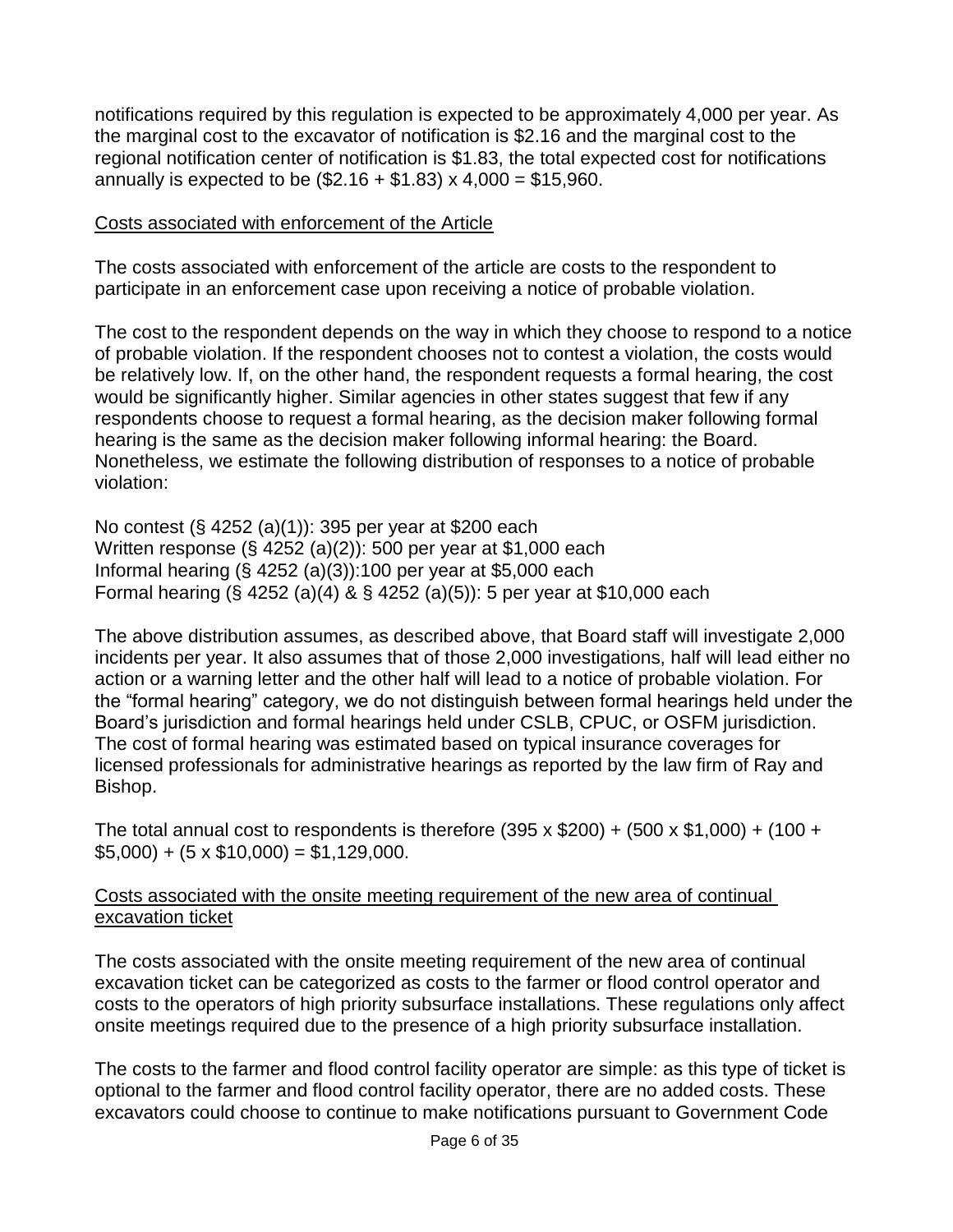section 4216.2 instead of Government Code section 4216.10.

On the other hand, response to a ticket—whether notified pursuant to Government Code section 4216.2 or Government Code section 4216.10—is not optional for the subsurface installation operator, and the subsurface installation operator does not get to choose under which section to respond.

Regardless of whether a ticket is requested by the excavator pursuant to Government Code section 4216.2 or Government Code section 4216.10, an onsite meeting is required for an area of proposed excavation which includes a high priority subsurface installation. Under current practice for onsite meetings held pursuant to Government Code section 4216.2, a locator is often sent by the operator to participate in the meeting. The hourly rate of pay for these individuals is estimated at \$14.62. Proposed sections 4302 and 4351, however, suggest that the person with knowledge of the location of the high priority subsurface installation be a superintendent, supervisor, or engineer. The operators participating in Board workshops have suggested that an engineer is likely the person with the requisite information, and that is who they would send to an onsite meeting. The hourly rate of pay for a mechanical engineer is estimated at \$41.75.

The cost difference between responding to a ticket under current law (Government Code section 4216.2) and responding to a ticket pursuant to Government Code section 4216.10 as articulated in sections 4301 and 4351 of the proposed regulations is determined by the differential between these two salaries, the time required to conduct the onsite meeting pursuant each type of response, and the number of onsite meetings that would happen under each code section.

The average time required for an operator to undertake an onsite meeting under both the current Government Code section 4216.2 requirement and the proposed regulation is expected to be one hour, the primary component of that time being travel.

The number of onsite meetings required Government Code section 4216.10 is one per ticket per year. The number of onsite meetings for tickets notified under Government Code section 4216.2 is assumed to also be one per year as excavators are not required to have a field meet for renewed tickets. This assumption is conservative, as farmers and flood control facility operators are unlikely to perform excavation every 28 days, so tickets requested pursuant to Government Code section 4216.2 would likely expire for farming and flood control facility activities at least once per year, requiring more than one onsite meeting.

The final cost driver for operators is the number of areas of continual excavation in the state. We make the assumption that all farmers and flood control facility operators in the state will choose to request an area of continual excavation ticket, requiring an onsite meeting pursuant to the proposed regulations, as this ticket was created by the Legislature to be more convenient for these two communities. The cost to subsurface installation operators would be the highest under this scenario. The number of agricultural parcels in the state with hazardous liquid or natural gas transmission high priority subsurface installations is approximately 24,393, as determined by a staff analysis of federal pipeline data. The number of flood control facilities eligible for area of continual excavation tickets is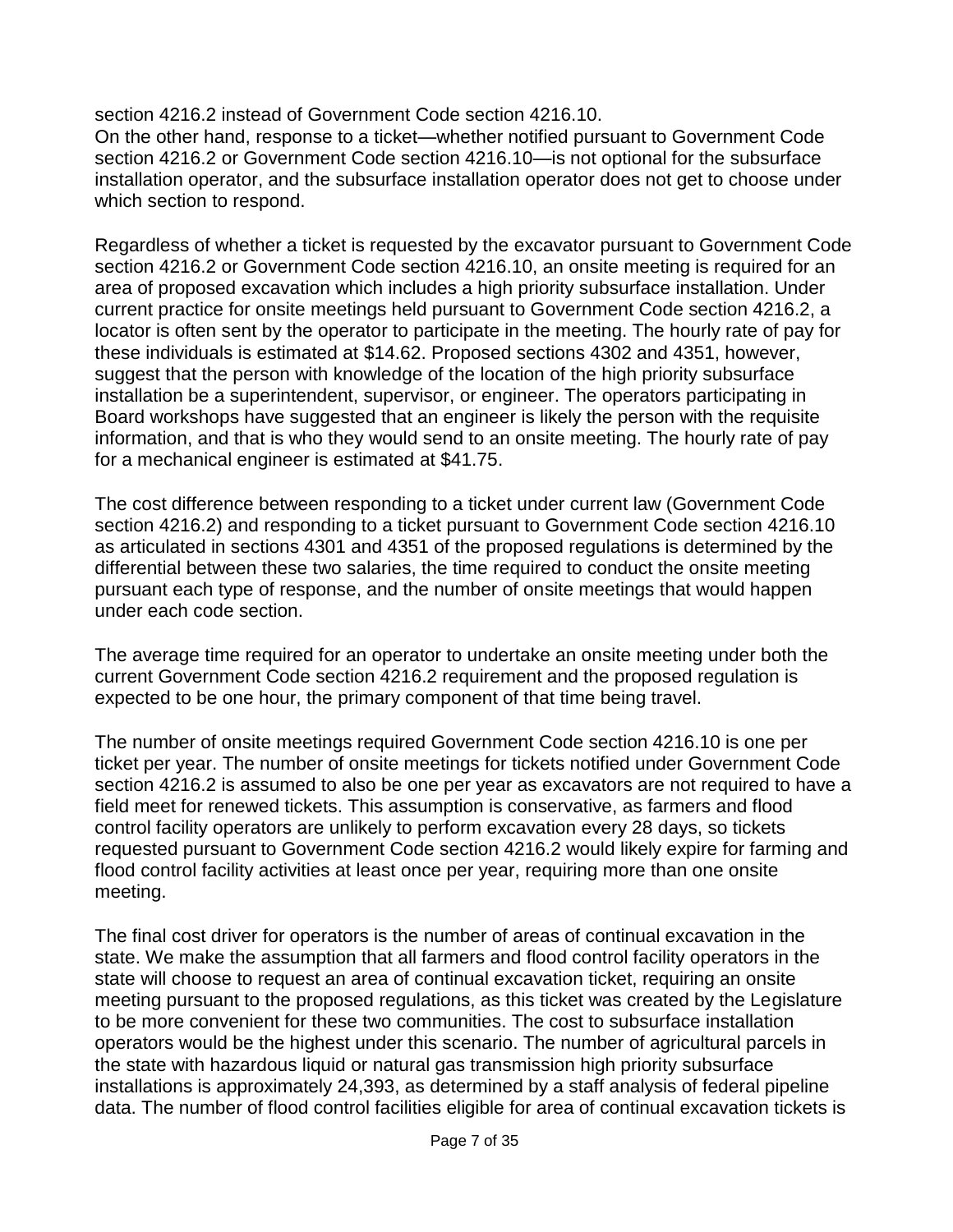far smaller. Few other high priority subsurface installations are expected in these areas, as high voltage electric lines are almost always overhead and pressurized sewage pipelines are usually found in urban areas. We can therefore safely assume that the highest number of areas of continual excavation in a year would be 25,000.

The cost of compliance with sections 4301 and 4351 of the proposed regulations would therefore be:

 $((1 \times $41.75) - (1 \times $14.62)) \times 1$  hr x 25,000 parcels = \$678,250

## Benefits associated with the proposed regulations

The benefits analyzed for these regulations are those associated with reduced damage to infrastructure, as the number of damages is statistically predictable. No attempt was made to consider catastrophic damages—those which lead to serious injury and fatality—as such damages numbers are much more difficult to predict, and attempting to attribute a reduction of such damages to these specific regulations would require foolhardy assumptions. Nonetheless, were these regulations to prevent even one catastrophic damage, the financial benefit would likely outweigh the benefits of preventing all annual routine damages, not even considering the benefit to life and health.

The most quantifiable benefit to these regulations are the effect of the Article's enforcement to reduce damages. An effective damage prevention enforcement program is widely understood to reduce the number of damages. A study conducted in 2004 by a group under the direction of PHMSA found that

*States with comprehensive damage prevention programs that include effective enforcement have a substantially lower probability of excavation damage to pipeline facilities than states that do not. The lower probability of excavation damage translates to a substantially lower risk of serious incidents and consequences resulting from excavation damage to pipelines.<sup>2</sup>*

The study found that states with effective enforcement programs had 25.9% fewer gas distribution pipeline damages than those with ineffective programs. The study also found that states saw a reduction in damages of 30% or more in the years immediately subsequent to implementing enforcement.<sup>3</sup>

The cost of a damages has been studied by the Common Ground Alliance, who found the average cost of a natural gas pipeline damage nationwide in 2016 to be \$5,914.05. If we assume a 25% reduction in natural gas pipeline damages, we can expect the economic benefit to California to be \$7,392,562.50. In reality, we expect the economic benefit to be higher, as the damage reduction benefits of enforcement have primarily been attributed to increased compliance with requirements to notify the regional notification centers prior to undertaking excavation. As one doesn't know what he or she might damage when

 <sup>2</sup> "Excavation Damage Prevention Group Report," Integrity Management for Gas Distribution: Report of Phase 1 Investigations, December 2005, Attachment C, p. 1.

<sup>3</sup> *Id*. at p.3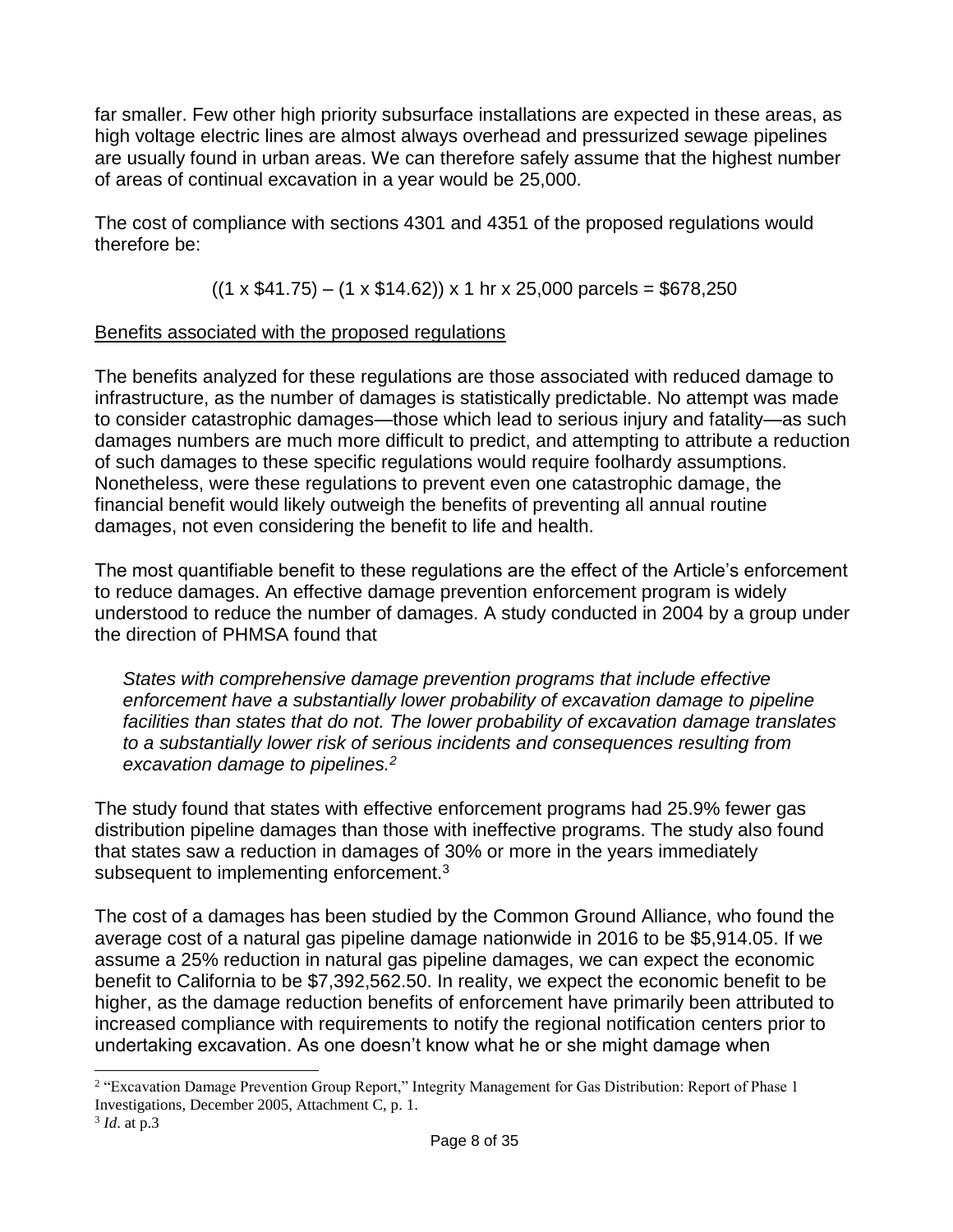excavating without having the utilities come out and mark, one would expect that the effect of enforcement would reduce "no-call" damages to all types of infrastructure in the same proportion. As the percentage reduction of damages by cause is not identified in the PHMSA study, the economic benefit of enforcement attributable to damage reduction for other types of subsurface installations is not estimated.

The assertion that enforcement leads to fewer damages is enforced through federal regulations, as PHMSA evaluates states on their damage prevention programs, and has found California "inadequate" for the past two years because of a lack of state level enforcement of the Article. If a state's damage prevention program is found inadequate for five years in a row, that state's pipeline safety programs, such as those run by the CPUC and OSFM, are subject to a four-point deduction in their scores. As a state's funding is proportional to a state's score (out of 100 points), a four-point deduction is equivalent to a four-percentage point loss in federal funding, which covers up to 80% of a state's pipeline safety program cost. In 2016, the CPUC's program cost \$5,304,515 and OSFM's program cost \$3,105,748. A four-point loss to both programs would then cause a reduction of funding of

> $($5,304,515 \times 80\%) \times 4\% = $169,744.48$  (CPUC) (\$3,105,748 x 80%) x 4% = \$99,383.94 (OSFM)

The enforcement provisions of this regulation can therefore be anticipated to have up to \$269,128.42 of benefit to the state's budget.

In totaling up the economic costs outlined above, we anticipate them to be no more than:

 $$15,960 + $70,000 + $1,129,000 + $678,250 = $1,893,210$ 

Of which \$70,000 has already been allocated through either the Budget Act of 2018 or a federal grant.

The direct economic benefits outweigh the costs of the regulation and are anticipated to be at least:

\$7,392,562.50 + \$269,128.42 = \$7,661,690.92

The Board concludes that it is:

(1) unlikely that the proposed regulations will create or eliminate any jobs within the state;

Stakeholder representatives were consulted during development of the proposed regulations. It is unlikely that the proposed regulations will have an impact on the creation or elimination of jobs on the businesses of excavators and operators as the proposed regulations likely will not significantly or fundamentally change the way they do business.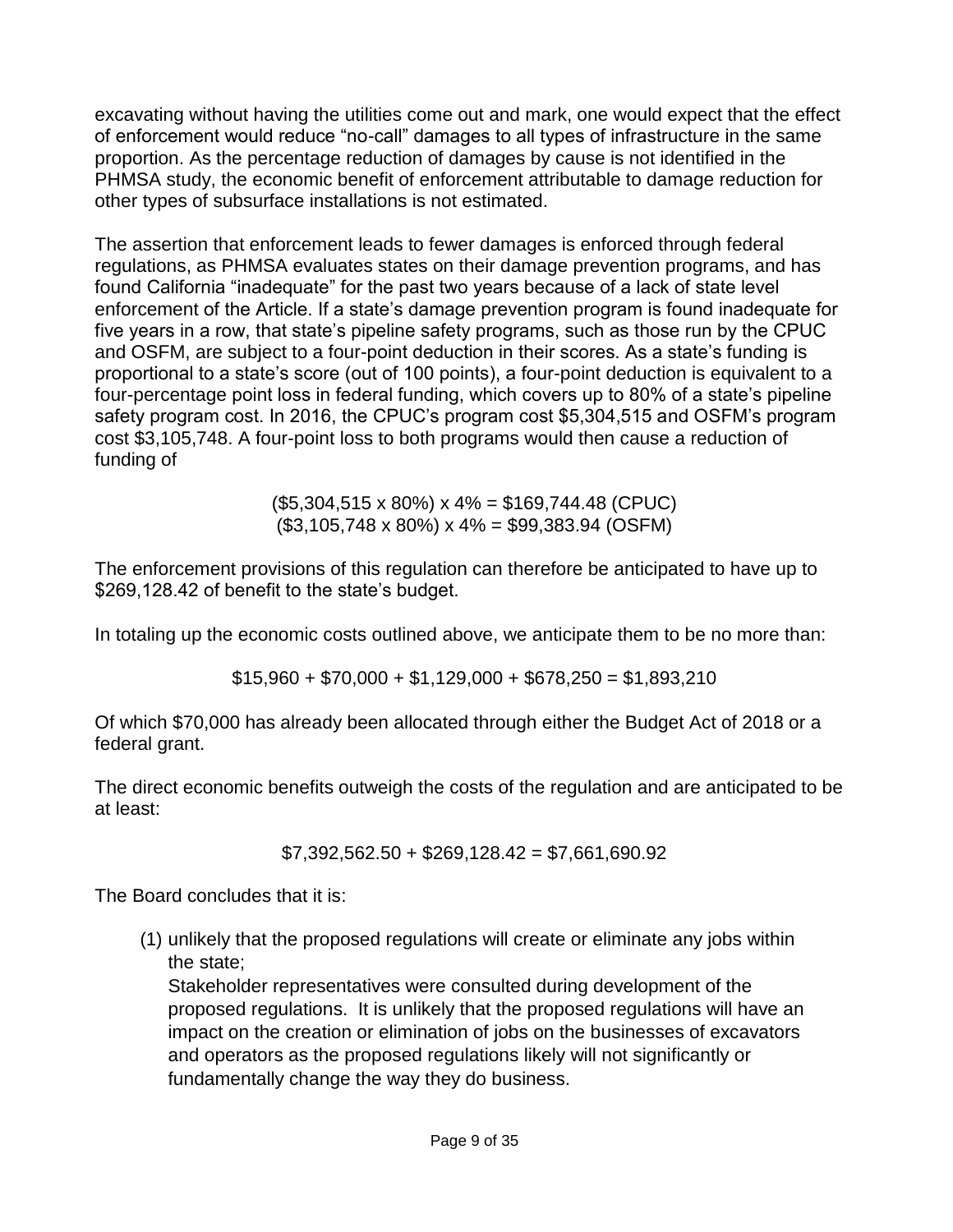- (2) unlikely that the proposed regulations will create new businesses or eliminate any existing businesses within the state; The proposed regulations implement the Board's investigatory and enforcement processes under existing law, as well as minimum elements for onsite meetings and agreements, which is required to occur under existing law, for areas of continual excavation near high priority subsurface installations, and thus, it is unlikely that the proposed regulations will impact the business environment by creating new businesses or eliminating existing businesses.
- (3) unlikely that the proposed regulations will affect the expansion of businesses currently doing business in the state; The Board has determined that this regulatory proposal will unlikely limit or discourage the expansion of existing businesses within the state.
- (4) The benefit to the public is the protection of life, property, and environment. Through the proposed regulations that establish investigatory and enforcement processes, as well as minimum elements for onsite meetings and agreements for areas of continual excavation near high priority subsurface installations, the Board will be able to carry out the purposes and intent of the Act, which includes protection of life, property, and environment by preventing damages to subsurface installations.

#### **EVIDENCE SUPPORTING FINDING OF NO SIGNIFICANT STATEWIDE ADVERSE ECONOMIC IMPACT DIRECTLY AFFECTING BUSINESS**

Although the proposed action will directly affect businesses statewide, including small businesses, the Board concludes that the economic impact, including the ability of California businesses to compete with businesses in other states, will not be significant.

The economic impact analysis above highlights how the costs of notification are small and the response options a business has when receiving a notice of probable violations are many, allowing a business to determine the level of financial investment it wants to place into its defense. The highest cost burden lies on operators of high priority subsurface installations that run through areas of continual excavation, but the benefit they receive through a reduction of damages appears to outweigh that cost.

The proposed regulations implement the Board's investigatory and enforcement processes under existing law, as well as minimum elements for onsite meetings and agreements, which is required to occur under existing law, for areas of continual excavation near high priority subsurface installations. Therefore, the proposed regulations will not have a significant statewide adverse economic impact directly on excavators and operators.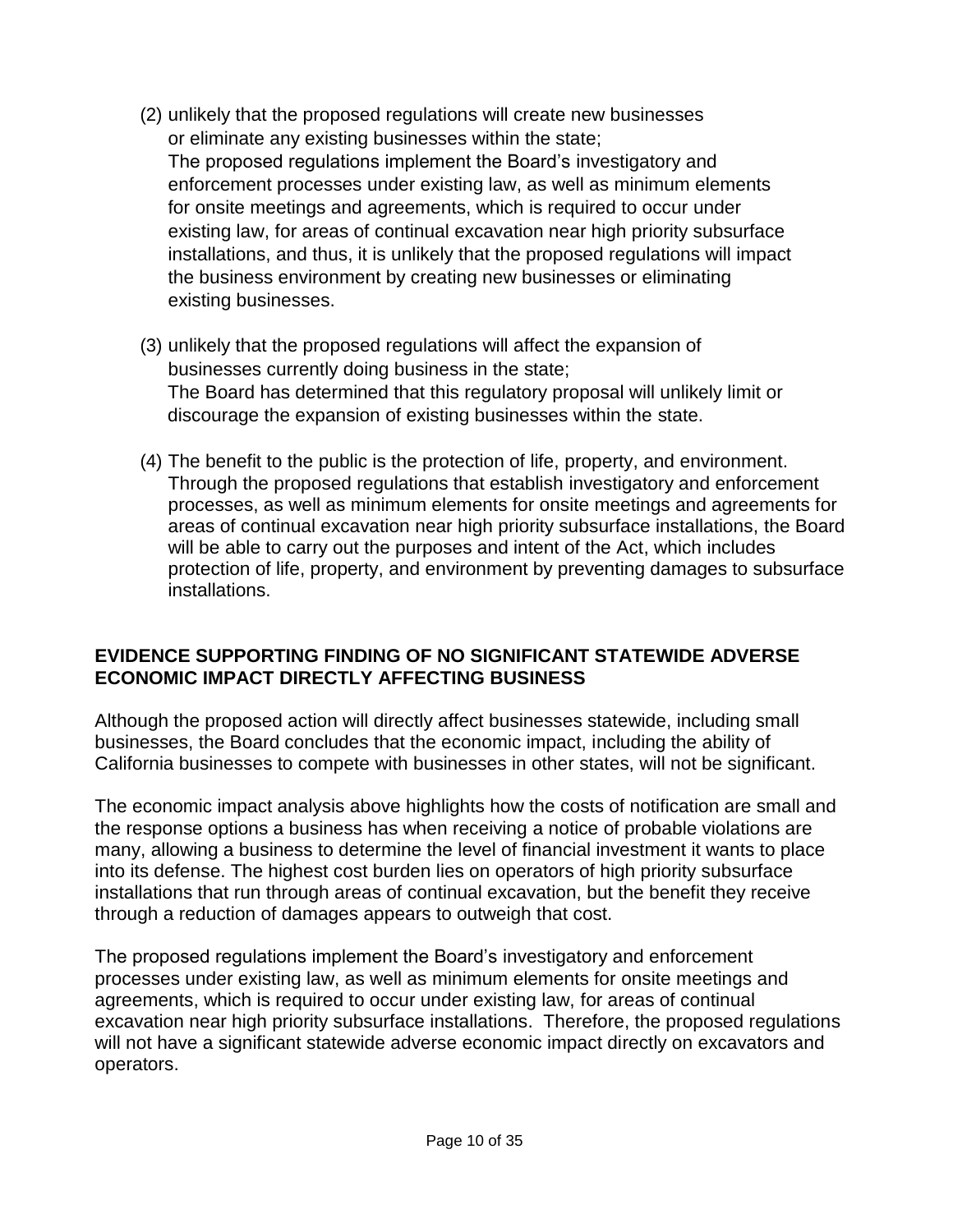#### **CONSIDERATION OF REASONABLE ALTERNATIVES TO THE REGULATIONS AND THE AGENCY'S REASONS FOR REJECTING THOSE ALTERNATIVES**

An alternative to proposed regulations on damage notification would be to not require damage notification and instead rely on voluntary reporting. Maryland, for example, is not notified of damages and only investigates complaints. Its complaint-based system, however, has led to very few complaints—87 in its most active year (2016)—leading to very little in the way of enforcement. This alternative is inconsistent with the Legislature's charge to investigate accidents and improve safety.

Another alternative to proposed regulations on damage notification would be to require notification of all damages, not merely those listed in paragraph (a) of section 4100 of the proposed regulations. The notification requirement exists to provide Board investigators with just enough information to decide whether to investigate an accident, and expanding it to damages of more types of subsurface installations would add burden on excavators with little benefit to the Board.

A third alternative to proposed regulations on damage notification would be to require damage notifications to be made directly to the Board instead of having notifications go through the regional notification centers. Excavators do not know the Board, but instead have regular communication to and from the regional notification centers. Requiring an excavator to have a special means of notification to the Board that only applied in the high-stress situation of a damage would often lead to late notification or no notification at all. Putting excavators through training so that they would be prepared to use this special means of notification to the Board would be significant effort to little benefit when the regional notification center is already familiar to them with a phone number ("811") they know by heart.

An alternative to proposed regulations on investigator authority may be Board delegation or authorization through resolution on a case by case basis, which would be inefficient and impractical. Investigators need broad delegated authority to conduct investigations without having to seek Board approval for every matter. The proposed regulations also inform the public of the investigators' authority.

An alternative to proposed regulations on sanctions may be to solely impose monetary penalties (Gov. Code section 4216.6). However, monetary penalties alone may not address the root cause of violations, which may require corrective action to educate and improve business practices for safe excavation.

An alternative to proposed regulations on enforcement may be to provide due process through a formal hearing process option only. However, this alternative would not provide respondents with less complex options to challenge a notice of probable violation, and would not offer respondents under another state agency's jurisdiction with the opportunity to address the Board regarding a possible enforcement recommendation.

An alternative to proposed regulations on area of continual excavation onsite meetings where representatives of excavators and operators at the onsite meeting must have the relevant knowledge and authority to execute the agreement is to allow excavators and operators to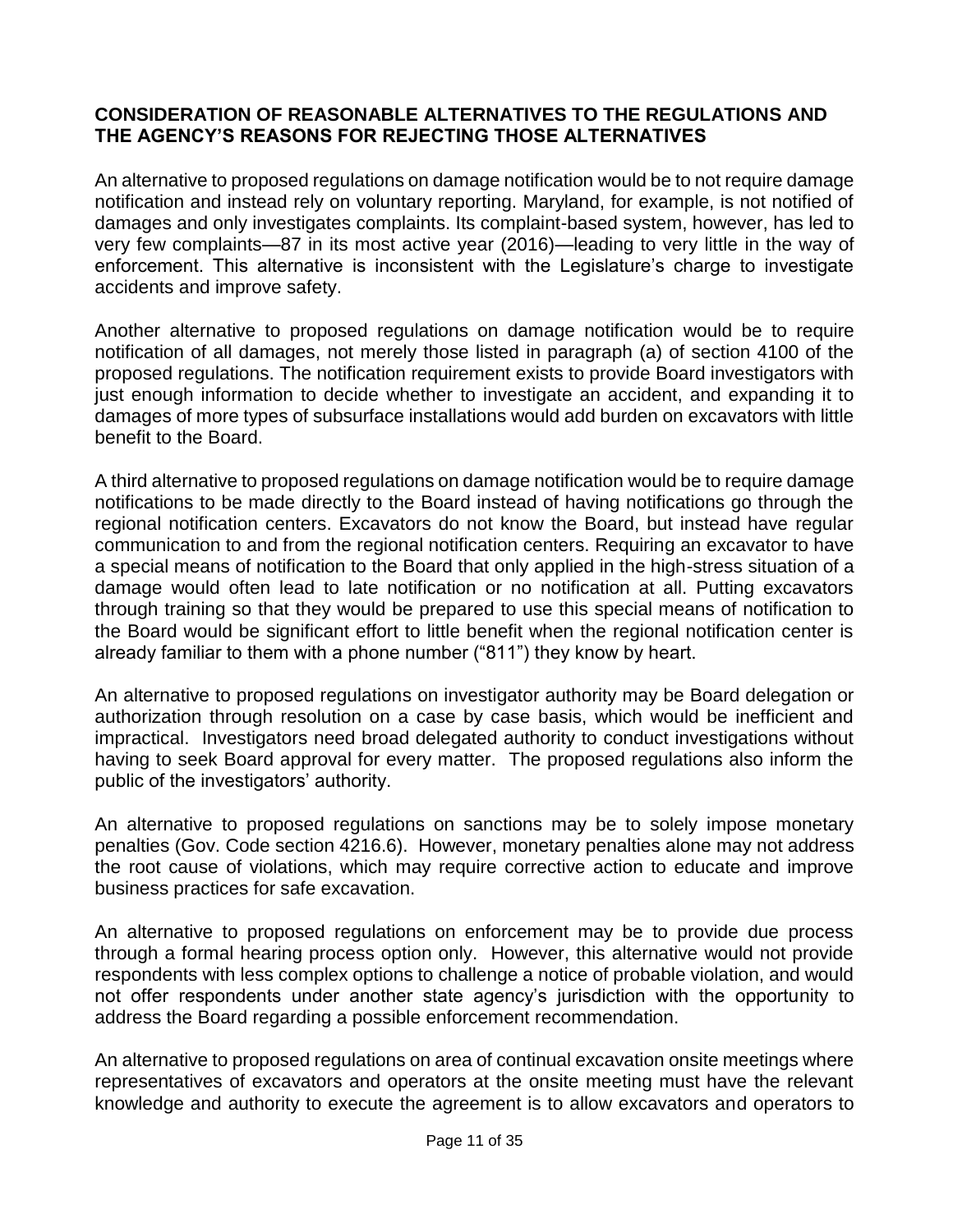send the agreement to the persons who have the knowledge and authority. However, this practice would delay the onsite meeting and agreement process. The purpose of an onsite meeting is to have the meeting onsite with all the relevant persons from each side present. Delay in the onsite meeting and agreement process would disrupt the excavators' and operators' business operations, leading to increased business costs to stop or postpone work or reschedule the completion of the onsite meeting while each party obtained the necessary information or authorization to enter into the agreement.

An alternative to proposed regulations on area of continual excavation requiring excavators and operators to use a standardized form (Area of Continual Excavation Agreement – Agricultural Operations (Form No. ACE Agreement 01 (07-01-2020)) and Area of Continual Excavation Agreement – Flood Control Facilities (Form No. ACE Agreement 02 (07-01- 2020))) is to allow excavators and operators to create their own forms. However, existing practices of using a form created by one party has led to frustration due to inconsistencies among the agreements and parties. A standardized form streamlines the onsite meeting process and helps ensure that the parties address the minimum elements for an agreed-upon plan. Businesses may save costs by not having to create a form for each onsite meeting.

No alternatives were presented to or considered by the Board that would be less burdensome and equally effective in achieving the purposes of the proposed regulations in a manner that ensures full compliance with the authorizing statute or other law being implemented or made specific by the proposed regulations (Gov. Code section 11346.2).

# **REASONABLE ALTERNATIVES – SMALL BUSINESS**

The proposed regulations have no substantial effect to small business. The Board has identified no alternative that would lessen adverse impact, if any, on small business and still allow the Board to effectively enforce the regulations.

# **DUPLICATION OR CONFLICT WITH FEDERAL REGULATIONS**

The Board has not found any unnecessary duplication or conflicts with federal regulations contained in the Code of Federal Regulations addressing the same issues as this proposed rulemaking action. To the contrary, federal statute and regulations support the functions implemented by the Board under the proposed regulations. Section 60134 of Title 49 of the United States Code states nine elements that are found in effective state damage prevention programs, including enforcement of the state's damage prevention law. PHMSA conducts evaluations (pursuant to Section 60114 of Title 49 of the United States Code and Subpart D of Part 198 of Title 49 of the Code of Federal Regulations) to determine the adequacy of state damage prevention programs. On December 28, 2016, PHMSA Associate Administrator Alan Mayberry conveyed in a letter to Attorney General Kamala Harris PHMSA's determination that California had an inadequate damage prevention program for lack of the function that the Legislature created the Board to perform. On May 18, 2018, Associate Administrator Mayberry sent another letter, this time to California Underground Facilities Safe Excavation Board Executive Officer Tony Marino noting that for a second year PHMSA determined California's damage prevention program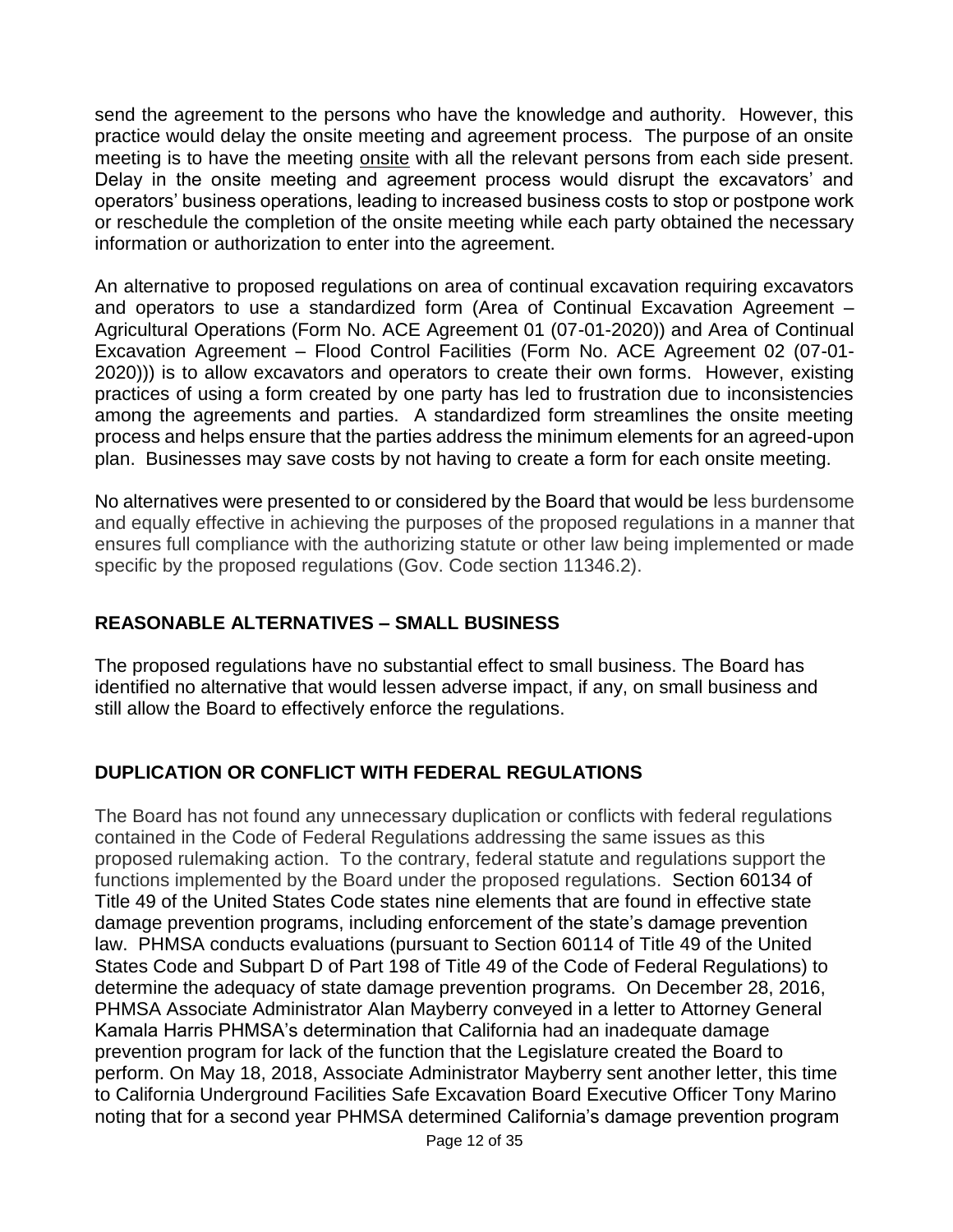to be inadequate for lack of enforcement of the Article.

## **PURPOSE AND NECESSITY**

#### **The following sections are added:**

#### **Section 4000, subdivision (a)**

**Purpose:** Specify and define terms used in the proposed regulations, as used in the Article, for clarity.

**Necessity:** This section is necessary to use the same terms and definitions in the Article for consistency with the statute, and to use defined terms that are already familiar with users through Government Code section 4216, rather than expressly repeating the statutory definitions for the same terms used in the regulations.

## **Section 4000, subdivision (b)**

**Purpose:** Specify and define the following terms used in the proposed regulations for clarity: "Act", "Agreement", "Area of Continual Excavation Agreement (Agricultural Operations)", "Area of Continual Excavation Agreement (Flood Control Facilities)", "Business day", "Damage", "Farm Owner/Lessee", "Flood control facility", "Investigator", "One-call center", "Record", "Respondent", "Staff", "Utility", and "Utility Owner". **Necessity:** (1) "Act": The Dig Safe Act of 2016 (SB 661, Chapter 809, Statutes of 2016) and article 2 of chapter 3.1 of division 5 of title 1 of the Government Code (commencing with section 4216) are referred to frequently throughout the proposed regulations. Stating the full name and citation each time the term is used would make the regulations unnecessarily lengthy and difficult to read. (2) "Agreement" must be referred to frequently in the Area of Continual Excavation Agreement – Agricultural Operations (Form No. ACE Agreement 01 (07-01-2020)). Stating the full name of the form each time the term is used in the form would make the form unnecessarily lengthy and difficult to read. (3) "Agreement" must be referred to frequently in the Area of Continual Excavation Agreement – Flood Control Facilities (Form No. ACE Agreement 02 (07-01-2020)). Stating the full name of the form each time the term is used in the form would make the form unnecessarily lengthy and difficult to read. (4) "Area of Continual Excavation Agreement (Agricultural Operations)": Area of Continual Excavation Agreement – Agricultural Operations (Form No. ACE Agreement 01 (07-01-2020)) must be referred to frequently in the proposed regulations. Stating the full name of the form each time the term is used in the form would make the regulations unnecessarily lengthy and difficult to read. (5) "Area of Continual Excavation Agreement (Flood Control Facilities)": Area of Continual Excavation Agreement – Flood Control Facilities (Form No. ACE Agreement 02 (07-01-2020)) must be referred to frequently in the proposed regulations. Stating the full name of the form each time the term is used in the form would make the regulations unnecessarily lengthy and difficult to read. (6) "Business day": Most of the deadlines in the proposed regulations are calculated according to state work hours and days, and thus, the term must be defined to inform users of the times and days that constitute a "business day". (7) "Damage": The term must be defined to specify and limit the term to just those damages to subsurface installations. (8) "Farm Owner/Lessee": This term is used in place of "excavator" in the Area of Continual Excavation Agreement – Agricultural Operations (Form No. ACE Agreement 01 (07-01- 2020)) because it is more familiar to those in the agricultural community; and thus, the form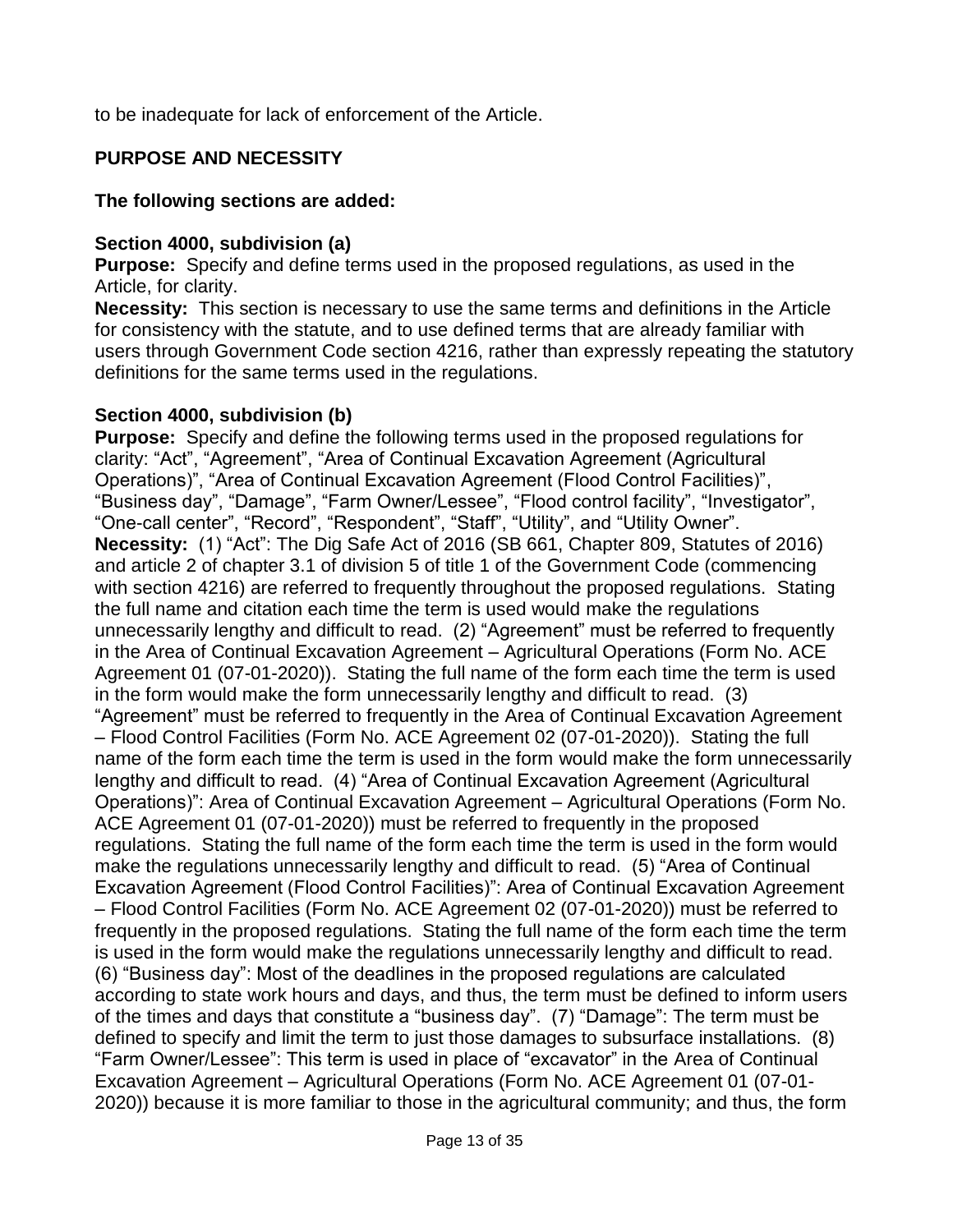will be easier to use by the target community that will use the form. (9) "Flood control facility": This term must be defined to specify the type of flood control facility covered under the Act and proposed regulations. (10) "Investigator" must be defined to specify and describe the investigator referred to in the proposed regulations. (11) "One-call center": This term is used in place of "regional notification center" in the Area of Continual Excavation Agreement – Agricultural Operations (Form No. ACE Agreement 01 (07-01- 2020)) and the Area of Continual Excavation Agreement – Flood Control Facilities (Form No. ACE Agreement 02 (07-01-2020)) because it is more familiar to excavators and operators; and thus, the forms will be easier to use by the target communities that will use the forms. (12) "Record": This term must be defined to specify and limit the term to the types of records related, pertaining, or relevant to any damage or probable violation of the Act or the proposed regulations. (13) "Respondent": This term must be defined to specify the persons affected by the applicable sections in the proposed regulations. (14) "Staff" must be defined to specify and describe the staff referred to in the proposed regulations. (15) "Utility": This term is used in place of "high priority subsurface installation" in the Area of Continual Excavation Agreement – Agricultural Operations (Form No. ACE Agreement 01 (07-01-2020)) because it is more familiar to excavators within the agricultural community; and thus, the form will be easier to use by the target community that will use the form. (16) "Utility Owner": This term is used in place of "operator" in the Area of Continual Excavation Agreement – Agricultural Operations (Form No. ACE Agreement 01 (07-01-2020)) because it is more familiar to excavators within the agricultural community; and thus, the form will be easier to use by the target community that will use the form.

## **Section 4002, subdivision (a) Incorporated References**

**Purpose:** Specify the responsibilities so that the authority for excavation on flood control facilities near a high priority subsurface installation can comply with Government Code section 4216.10.

**Necessity:** Create standard agreement forms to be used at all onsite meetings between farmers and operators to streamline the on-site meeting process and help ensure that all parties address the minimum elements for an agreed-upon plan. Incorporating the following forms by reference is necessary because it would be cumbersome, unduly expensive or otherwise impractical to publish the documents in the California Code of Regulations: Area of Continual Excavation Agreement – Agricultural Operations (Form No. ACE Agreement 01 (07-01-2020) and the Area of Continual Excavation Agreement – Flood Control Facilities (Form No. ACE Agreement 02 (07-01-2020).

# **Section 4003, subdivision (a)**

**Purpose:** Specify the responsibilities of members of regional notification centers so that the regional notification centers can ensure compliance with Government Code section 4216.1 and fulfill their responsibilities to the Board.

**Necessity:** Regional notification centers (Underground Service Alert—Northern California ("USA North") and the Underground Service Alert—Southern California ("DigAlert")) are 501(c)(6) not-for-profit public benefit corporations that are responsible for processing notifications of proposed excavation from excavators and transmitting those notifications to subsurface installation operators who may have subsurface installations in the area. Every operator of subsurface installations is required to participate in the regional notification centers, and every subsurface installation operator, excluding the California Department of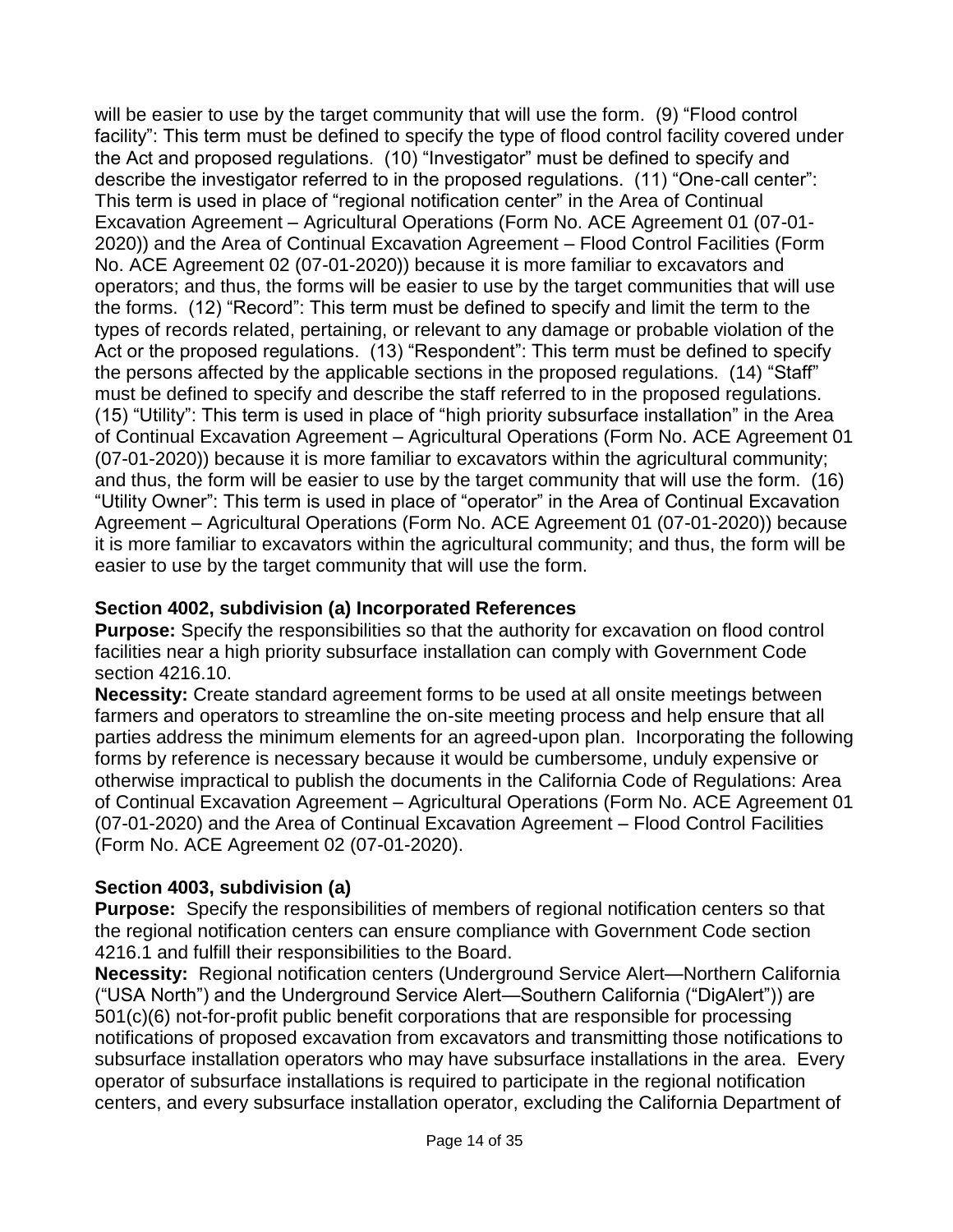Transportation, is required to share in the costs to operate these centers. (Gov. Code, § 4216.1.) Regional notification centers must have valid and current contact information of its members to perform its functions, as well as comply with California Code of Regulations, title 19, section 4010 and the proposed regulations.

## **Section 4003, subdivision (b)**

**Purpose:** Specify the responsibilities of regional notification centers to the Board so that the Board has current and correct contact information for operators that must be members of regional notification centers pursuant to Government Code section 4216.1. **Necessity:** The Board may need contact information for the members of the regional notification centers to conduct investigations and enforcement actions, as well as for outreach and education purposes.

## **Section 4100, subdivision (a)**

**Purpose:** Specify the damage events after which an excavator must notify the regional notification centers and the timeframe in which notification must occur so that Board staff may investigate the damage while evidence and witnesses are available. **Necessity:** Board investigators need to be notified of a damage so that they can fulfill their legislative mandate in Government Code Section 4216.12 to "investigate possible violations of this article, as described in Section 4216.19." The Board anticipates that, within five years, when the program is fully operational, that the resources provided by the Legislature will allow staff will be able to investigate up to roughly 2,000 accidents a year, depending on the proportion of field to desk investigations it conducts (field investigations are expected to take longer than desk investigations).

The reporting criteria in paragraphs (1), (2), (3), and (4) were chosen because of the high consequence of such damages, the ease in which an excavator can recognize that he or she has reached the reporting threshold, and the number of expected reports being commensurate with the Board's investigative capacity.

All damages can be the result of a violation of the article, but Board staff cannot investigate all damages. While the number of damages for all subsurface installations in the state is not tracked and thus not known, one can estimate the number by extrapolating from the number of natural gas pipeline damages submitted voluntarily pursuant to subdivision (g) of Government Code section 4216.6 for the years 2015, 2016, and 2017 ("CARCGA Incident Event Reports"). Each year, natural gas operators submit roughly 5,000 damages to the voluntary reporting system, and this number is believed to contain all damages to the state's two largest natural gas transmission/distribution companies. According to information submitted by the state's two regional notification centers, roughly 15% of all regional notification center ticket transmissions were sent to natural gas pipeline operators. With these numbers, we can make a very rough approximation of 5,000/0.15 = 33,000 damages to all subsurface installations each year.

Of the reporting criteria in paragraphs (1), (2), (3), and (4), criteria (1) pertaining to the release of natural gas or hazardous pipeline contents, will be the criteria under which the vast majority of reports will be made. Comments from natural gas pipeline operators during workshops suggest that roughly 20-25% of these damages are from homeowners, who are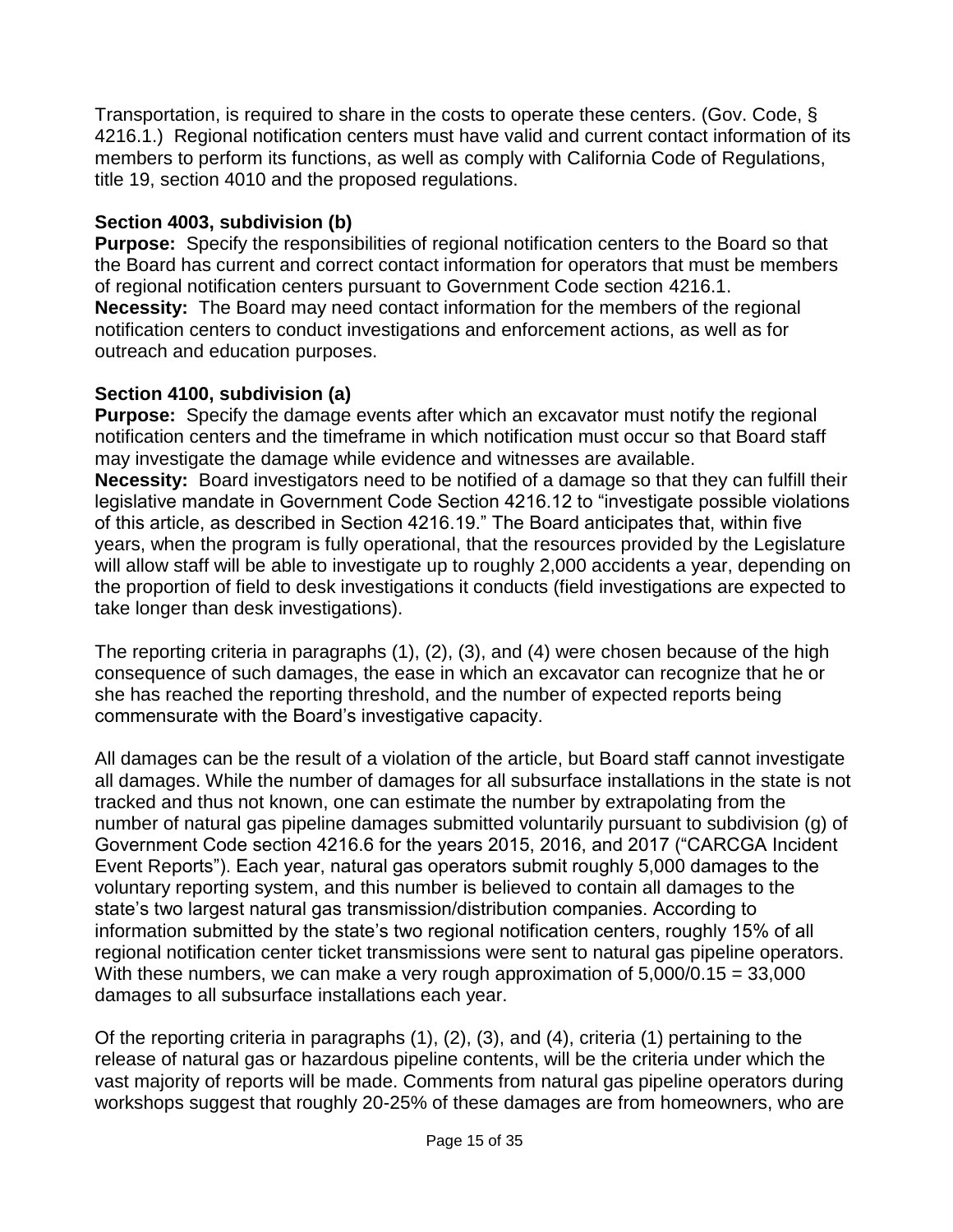not subject to the requirements of the Article and thus not covered by the requirement in this regulation. Therefore, it is expected that this regulation would lead to up to 4,000 damage reports a year, which is of similar magnitude as the number of investigations Board staff could undertake.

The reporting criteria in paragraphs (1), (2), (3), and (4) are also damages of high consequence. The consequences of injury requiring medical care (paragraph (3)) and fatality (paragraph (4)) are self-evident. The high consequence of events described in paragraphs (1) and (2) are clear in state and federal law. Subdivision (c) of Government Code section 4216.4 requires the excavator to contact 911 emergency services in specific circumstances, including (A) upon discovering damage to a natural gas or hazardous liquid pipeline subsurface installation in which the damage results in the escape of any flammable, toxic, or corrosive gas or liquid and (B) damage to a high priority subsurface installation of any kind. The requirement to contact 911 emergency services upon discovering damage to a natural gas or hazardous liquid pipeline subsurface installation in which the damage results in the escape of any flammable, toxic, or corrosive gas or liquid is also a requirement of federal regulation (Section 109 of Part 196 of Title 49 of the Federal Code of Regulations). That state and federal law require calls to 911 for the damages described in paragraphs (1) and (2) indicates their consequence.

Other types of damages could also lead to significant consequences for service disruption, such as disruption of internet or water service, but an excavator would not have access to information about a service outage and thus would not be able to determine when a damage had reached a reportable threshold. For this reason, service disruption thresholds were not used as reporting criteria.

This subdivision also requires an excavator to notify the regional notification center within two hours of the damage. A time limit is necessary because Board investigative staff would need to be notified of a high consequence damage to a subsurface installation in a timely manner. This proposed regulation would give the Board's investigative staff adequate time to make the decision to dispatch investigators to the scene immediately or schedule a time to meet the excavator at the scene. Investigative staff need be on scene quickly to begin the collection of evidence and to interview witnesses. This is necessary for the Board to achieve its mission to improve public and worker safety by conducting thorough investigations of subsurface installation accidents to determine their cause.

The time limit of two hours was chosen because it was determined that an excavator could reasonably make such a notification in that time. Subdivision (c) of Government Code 4216.4 already requires excavators to immediately contact the subsurface installation operator upon discovering or causing damage to a subsurface installation, damage which includes all breaks, leaks, nicks, dents, gouges, grooves, or other damage. For criteria (1), (2), and (4), state law requires a call to 911. Based on feedback at multiple workshops, the Board determined that an excavator involved in a damage would be able to make notification within two hours.

This subdivision also requires the notification to be made to the regional notification centers. This choice was made because excavators already know how to reach the regional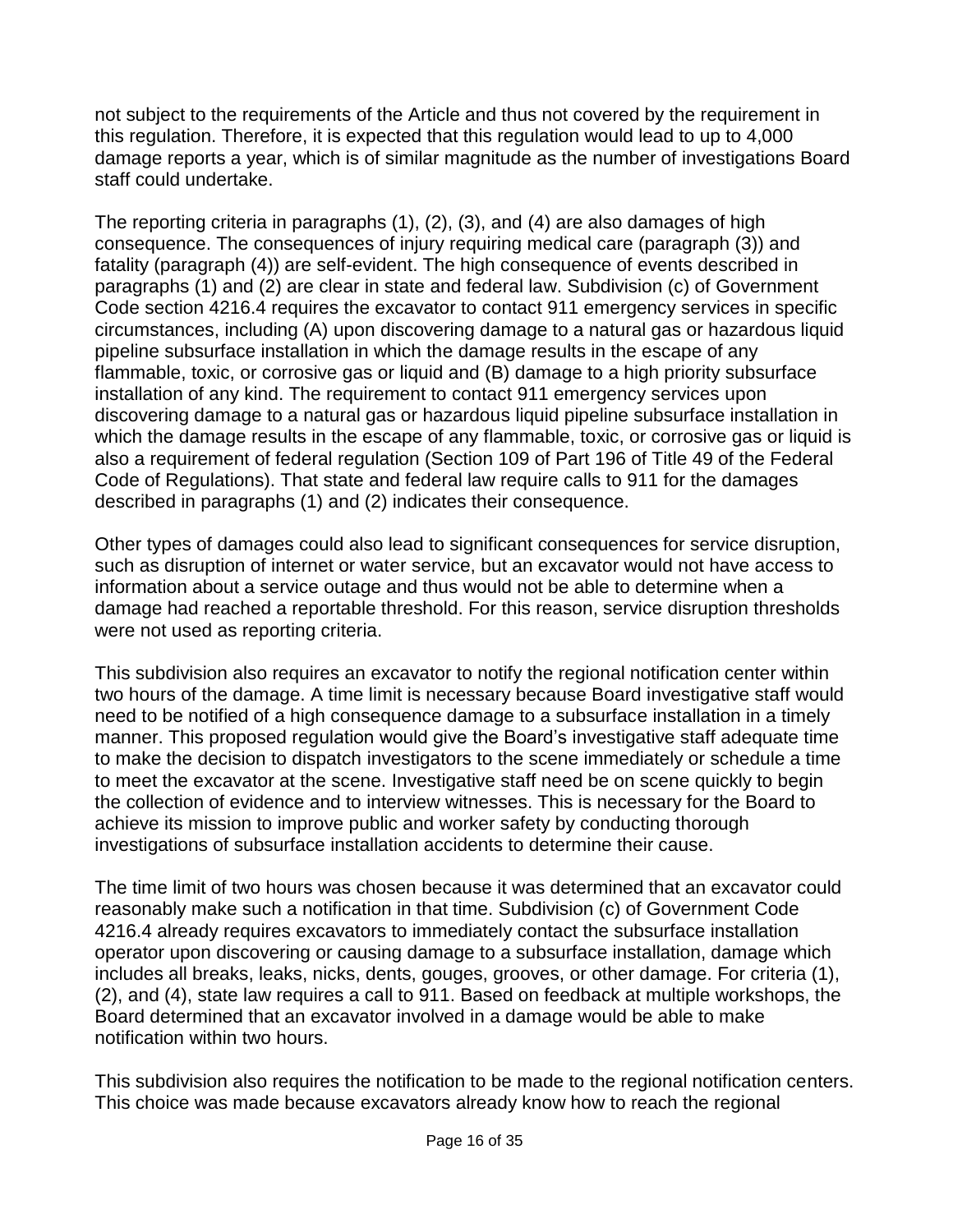notification centers, including by calling "811". While CARCGA Incident Reports indicate that up to 45% of all natural gas pipeline damages are caused by the excavator not contacting a regional notification center, 20-25% are caused by homeowners, and discussion during workshops indicates that 90% of homeowner damages occur without a notification to the regional notification center. If one ignores homeowners, who are not subject to the requirements of the Article, a significant majority of damages occur after someone has already contacted the regional notification center, so those who tend to cause reportable damages are familiar with the regional notification centers. Furthermore, subdivision (c) of Government Code Section 4216.4 specifies that an excavator may contact the regional notification center to obtain the contact information of the subsurface installation operator whose subsurface installation was impacted by the damage. During Board workshops, natural gas operators stated that, for roughly 75% of damages to their subsurface installations, the excavator contacted them directly, while for the other 25% of damages, they learned of the damage from the regional notification centers who, upon receiving a report of a damage, create a "damage ticket" and send that information to all subsurface installation operators in the area of the excavation. It is thus already the practice of many excavators to contact the regional notification centers of a damage, and so requiring excavators to contact the regional notification center in case of damage requires relatively little change in practice.

#### **Section 4100, subdivision (b)**

**Purpose:** Specify the information an excavator shall provide, as may be known to the excavator at the time of notification, to the regional notification center and inform the excavator of what means by which he or she may make such a notification. **Necessity:** This information will allow Board investigators to identify the location of damage, identify and contact the operators with utilities in the area and relay the excavators contact information, record the date and time of the incident, identify potential hazards, provide the Board with information to determine whether to deploy an investigator in the field, and record the type of equipment that damaged the utility. The excavator's contact information is necessary so that Board investigators may know who to contact, to inform a potential investigation but also to assist in coordinating a field visit if Board investigators determine a field visit is necessary. Location information is necessary so that investigators know where the incident took place, both for purposes of deciding whether or not to make a field investigation but also to determine if there are any facilities of interest in the immediate vicinity, such as schools or hospitals. Information regarding the type of subsurface installation is necessary to identify potential hazards as a result of the damage and for the Board to prioritize interest in investigating the incident. The approximate date and time of the damages is necessary for an investigator to determine the extent to which witnesses and evidence may still be present on the scene, which are important factors in determining whether the immediate deployment of an investigator will provide benefit to the investigation. Information as to whether there was injury or fatality is necessary to allow investigators to understand the consequences of the damage. Information as to whether there was a fire or were evacuations as a result of the damage is necessary to allow investigators to understand the consequences of the damage. Information as to the type of excavation equipment or tool used by the excavator when the damage occurred or was discovered is necessary so that investigators may understand what types of violations are possible in the damage situation. The proposed subdivision is necessary to ensure Board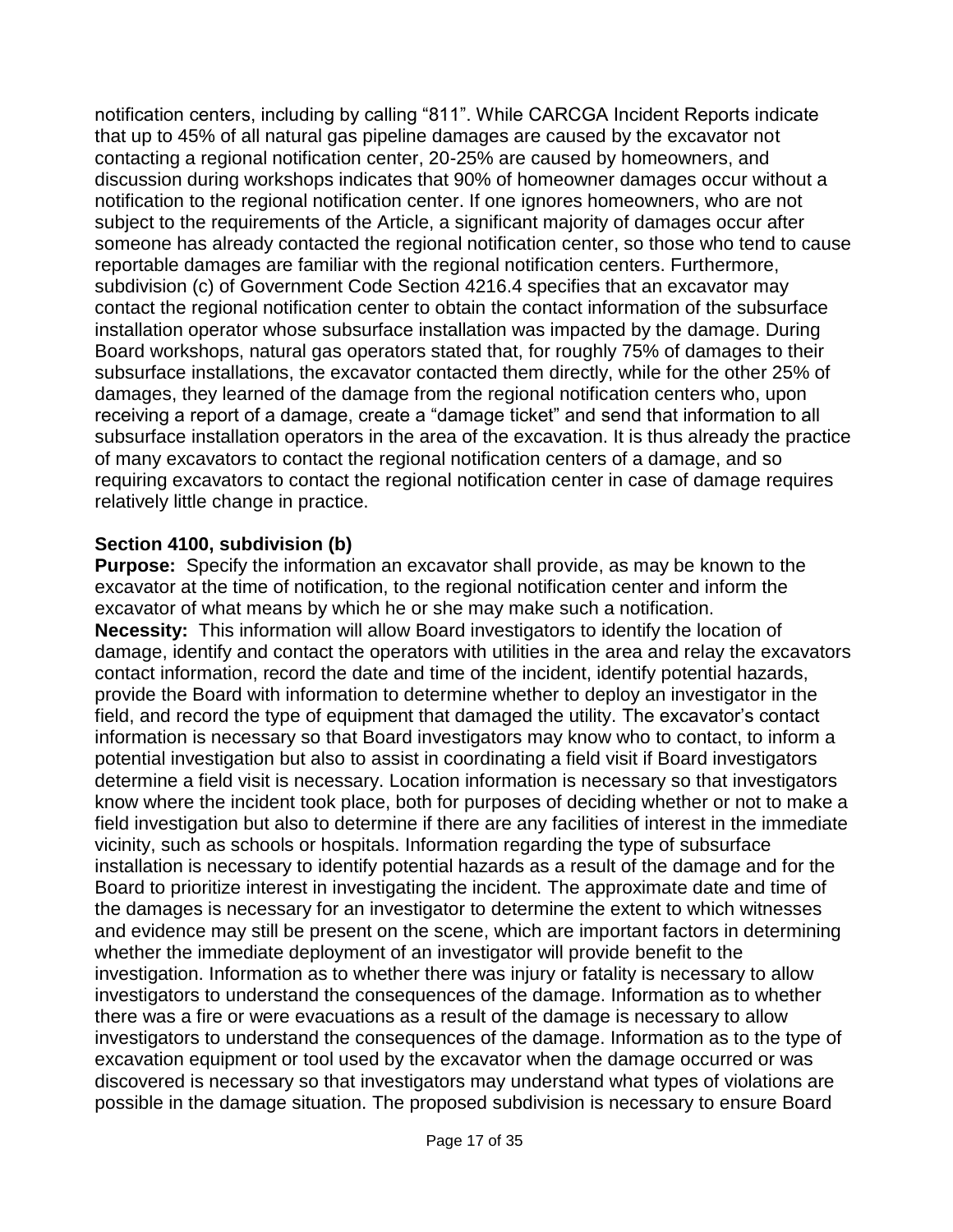investigators are notified in a timely manner and provided with information necessary to make informed decisions on how to handle the incident.

# **Section 4100, subdivision (c)**

**Purpose:** Specifies the requirement that the regional notification centers transmit damage notification to the Board within one hour.

**Necessity:** For Board investigators to be aware of damages reported by excavators pursuant to the proposed subdivisions (a) and (b), the regional notification centers must expeditiously provide those notifications to Board investigators. The regional notification centers already have systems to inform subsurface installation operators of a proposed excavation. During workshops, regional notification center representatives have noted that, as the subsurface installation operators must respond to an excavator as described in subdivision (a) of Government Code section 4216.3 within two working days (subdivision (l) of Government Code section 4216), the regional notification centers provide subsurface installation operators this information in approximately 40 seconds. Regional notification center representatives indicated that damage notification could be sent to Board investigators at a similar speed. In anticipation of this requirement, regional notification centers have begun efforts to implement this requirement, as DigAlert received a \$70,000 State Damage Prevention Grant from the federal Department of Transportation to developing technology to receive damage reports online and transmit information so that investigators can be dispatched.

# **Section 4150, subdivision (a)**

**Purpose:** Establish and specify the powers of the Board's investigators. **Necessity:** Investigators must be authorized to investigate any damage, probable violation of the Act or the regulations, reports of incident events, and complaints of damage or probable violation of the Act or the regulations, to enable the Board to carry out its duties to investigate possible violations and conduct enforcement against those who violate the Act or the regulations. This section is necessary to delegate those powers to the Board's investigators and inform users of those powers of the Board's investigators. Without delegated authority to investigators, the Board will not be able to carry out its duties of investigation and enforcement under the Act.

# **Section 4150, subdivision (b)**

**Purpose:** Establish and specify the powers of the Board's investigators.

**Necessity:** The Board has investigatory and discovery powers under state law, including article 2 of chapter 2, part 1, division 3, title 2 of the Government Code (commencing with section 11180) and Code of Civil Procedure section 1822.51. This section is necessary to delegate those powers to the Board's investigators and inform users of those powers of the Board's investigators. Without delegated authority to investigators, the Board will not be able to carry out its duties of investigation and enforcement under the Act.

# **Section 4150, subdivision (c)**

**Purpose:** Establish and specify the powers of the Board's investigators.

**Necessity:** Investigators must be authorized to interview witnesses and obtain statements, declarations, verifications, certificates, oaths, or affidavits under penalty of perjury pursuant to Code of Civil Procedure section 2015.5, to enable the Board to carry out its duties to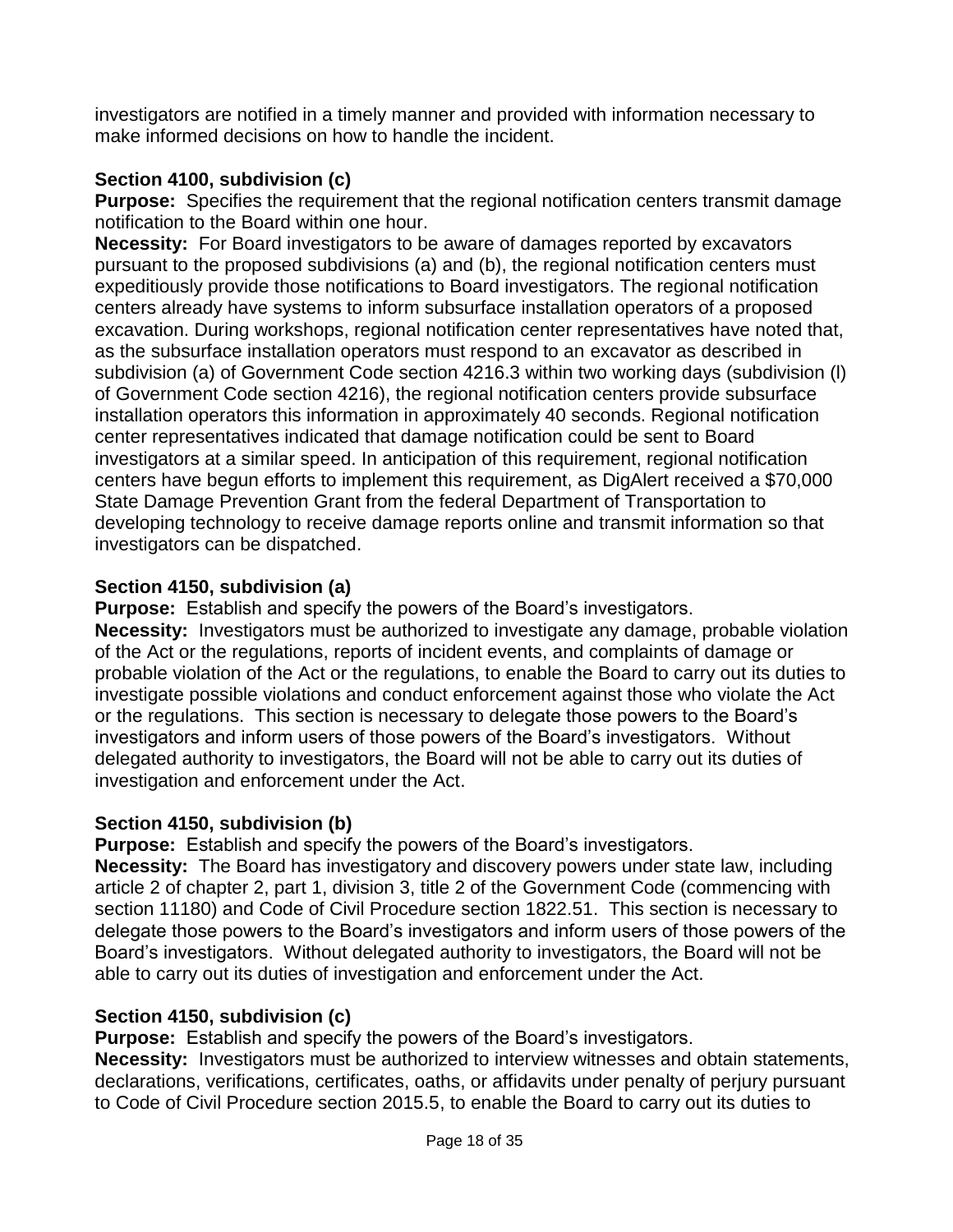investigate possible violations and conduct enforcement against those who violate the Act or the regulations. This section is necessary to delegate those powers to the Board's investigators and inform users of those powers of the Board's investigators. Without delegated authority to investigators, the Board will not be able to carry out its duties of investigation and enforcement under the Act.

## **Section 4150, subdivision (d)**

**Purpose:** Establish and specify the powers of the Board's investigators. **Necessity:** Investigators must be authorized to issue notices of probable violation to initiate the enforcement process for violations of the Act or the regulations; and issue information letters to educate/inform the public of safe excavation practices. This section is necessary to delegate those powers to the Board's investigators and inform users of those powers of the Board's investigators. Without delegated authority to investigators, the Board will not be able to carry out its duties of investigation and enforcement under the Act.

## **Section 4151, subdivision (a)**

**Purpose:** Establish and specify the evidence collected by the Board's investigators. **Necessity:** Investigators must be able to inspect, examine, gather, and maintain records to conduct a complete and thorough investigation. Without such powers, an investigator would be unable to verify findings and come to a legitimate conclusion as to the facts of an incident and probable violation by an excavator or operator.

## **Section 4151, subdivision (b)**

**Purpose:** Establish and specify that excavators and operators must provide the Board's investigators with access to sites, facilities, and records to conduct an investigation. **Necessity:** Excavators and operators must facilitate an investigation by giving the investigators access to sites, facilities, and records, and removing barricades and plates so that the investigators may conduct a full investigation by inspecting, examining, and gathering relevant evidence to determine the underlying cause of the problem and whether a notice of probable violation must be issued.

## **Section 4151, subdivision (c)**

**Purpose:** Establish and specify that obstruction of an investigation is a violation that is subject to sanctions.

**Necessity:** This provision is necessary to dissuade excavators and operators from committing acts or omissions to prevent, hinder, or impede the investigative process which purpose is to determine the underlying cause of the problem and whether a notice of probable violation must be issued.

# **Section 4200, subdivision (a)**

**Purpose:** Specify the categories of sanctions to deter and address violations of the Article and regulations.

**Necessity:** Excavators and operators must be made aware of the sanctions an excavator or operator may be subject to if the excavator or operator is found to be in violation of the Article or regulations. An order for corrective action may effectively address the root cause of the violation and prevent future violations, and thus, likely increase safe excavation practices and prevent damage to subsurface installations. Monetary penalties for negligent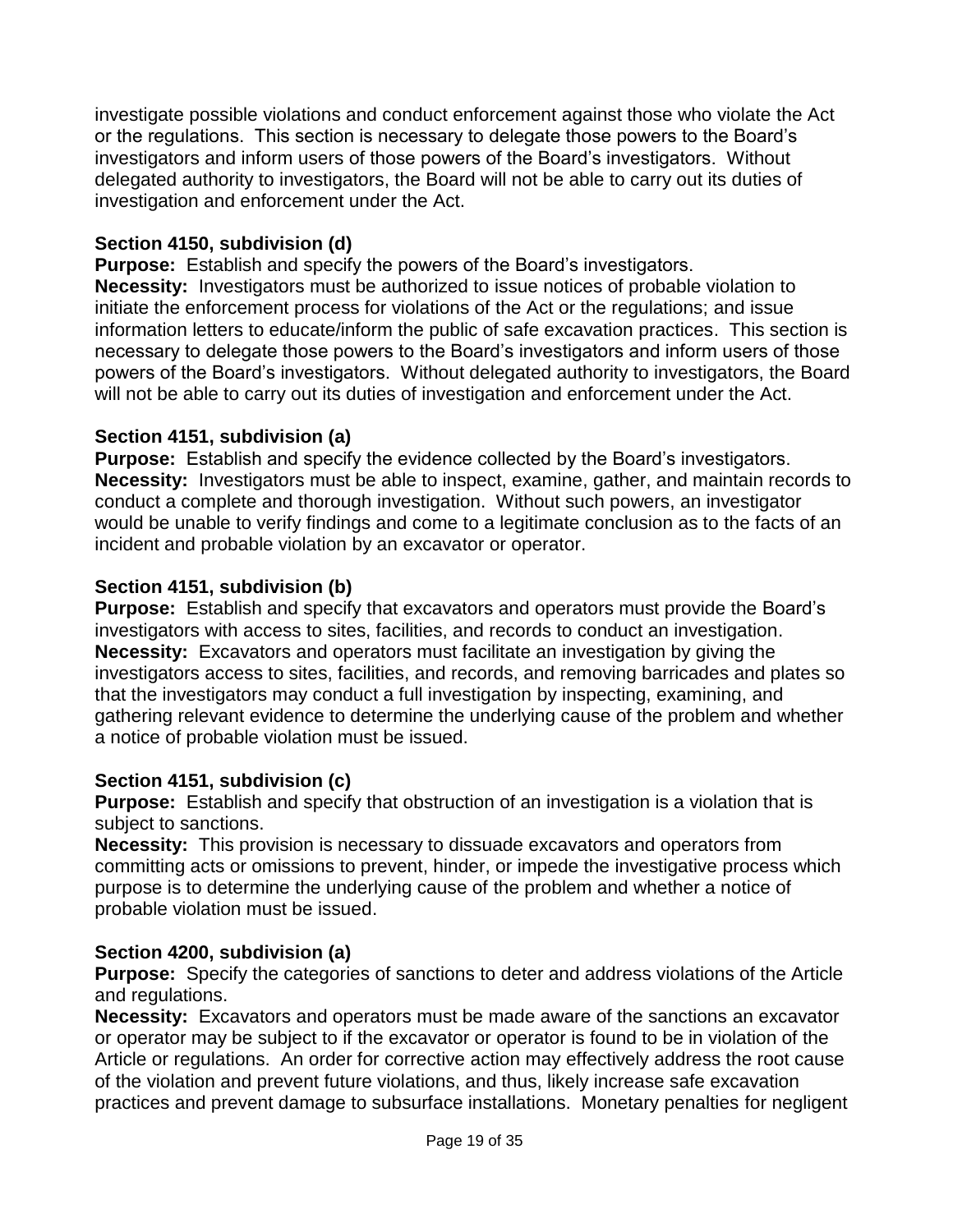or willful and knowing violations may be assessed pursuant to Government Code section 4216.6.

# **Section 4200, subdivision (b)**

**Purpose:** Clarify that the section does not limit or bar other or additional sanctions under another state agency's authority.

**Necessity:** Excavators and operators must be made aware that the section does not prevent other state agencies (Registrar of Contractors of the Contractors State License Board ("CSLB"), Public Utilities Commission ("CPUC"), or the Office of the State Fire Marshal ("OSFM")) from assessing other or additional sanctions that may be under those state agencies' powers.

# **Section 4201, subdivision (a)**

**Purpose:** Interpret and clarify the mandated considerations for the Board, CSLB, CPUC, and OSFM to assess sanctions under Government Code section 4216.19. **Necessity:** The considerations that must be deliberated to assess sanctions under Government Code section 4216.19 must be interpreted and clarified to identify the factors that will be considered to assess sanctions, which must be graduated to fairly weigh the violation against the appropriate sanction. The type of violation and its gravity may be measured by assessing the effect or risk of effect of the violation. The degree of culpability may be measured by the respondent's involvement in the violation, which includes actions or omissions by others.

# **Section 4201, subdivision (b)**

**Purpose:** Specify additional considerations to assess sanctions for the Board, CSLB, CPUC, and OSFM.

**Necessity:** Additional considerations may be necessary to ensure that all relevant factors are weighed to assess a sanction, beyond just the five considerations required under Government Code section 4216.19. Proactive notification of the violation and cooperation with the investigatory authority encourage self-reporting so that investigators may investigate a possible violation as soon as possible, and produce more efficient and effective investigations. Smaller businesses may be more greatly affected by a sanction, compared to larger businesses; and thus, the size of the business may be considered to assess an appropriate sanction. Excavators and operators should not financially benefit from a violation, where the costs or economic benefit gained from violating the Article would be more beneficial to the excavator or operator than the cost of the sanction. If an excavator or operator was previously made aware of unsafe activities that may lead to a violation or informed of opportunities to receive education and training, the enforcing state agency must be able to weigh this consideration to assess sanctions. Additionally, state agencies with enforcement authority must be able to consider other relevant factors as violations, facts, and evidence are not identical for all cases.

# **Section 4201, subdivision (c)**

**Purpose:** Specify additional considerations for the Board, CSLB, CPUC, and OSFM to assess an order for corrective action instead of a monetary penalty to effectively address the root cause of the problem that led to the violation.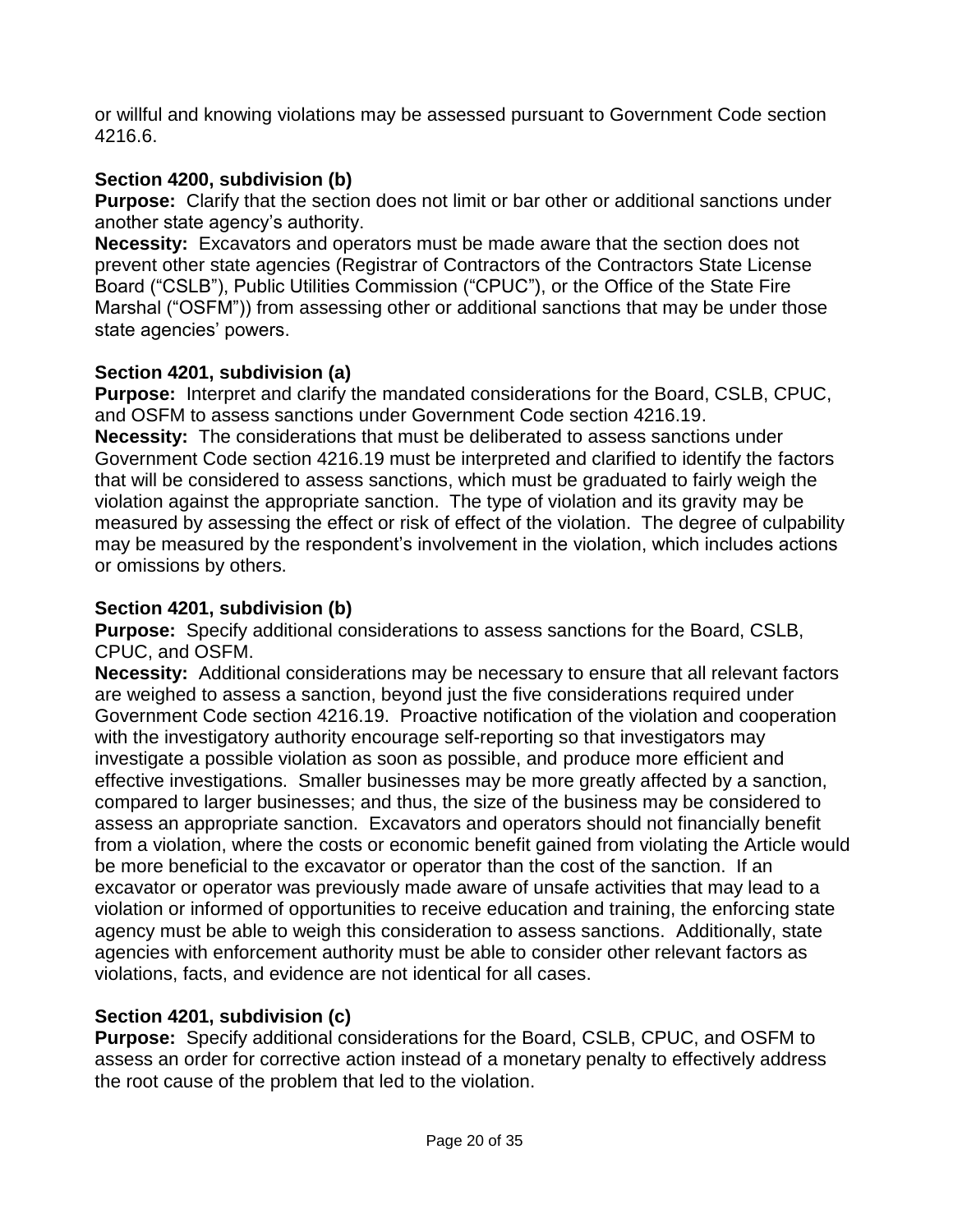**Necessity:** An order for corrective action instead of a monetary penalty in certain circumstances may be appropriate where the respondent is willing and able to comply with the order, respondent self-reported the violation, respondent cooperated with state agencies during the investigation, violation did not cause grave or significant harm or pose a significant risk of harm, respondent did not act willfully or knowingly, respondent does not have a pattern of violations, the respondent has a history of work conducted without violations, and/or the respondent took actions to mitigate safety consequences of a violation. Additionally, state agencies with enforcement authority must be able to consider other relevant factors as violations, facts, and evidence are not identical for all cases. An objective of the Article is to improve excavation safety near subsurface installations in the state. The effectiveness of an intervention method in effecting behavior change is dependent on the cause of the misbehavior. All else being equal, most persons in regulated industries want to be both safe and compliant with the law, and for those people, requiring a corrective action—be it education, process or procedure change, or facility or equipment repair/testing/replacement—will be more effective in eliciting improvement than monetary penalties. Furthermore, punishing unintentional errors can cause businesses and—more importantly—people within those businesses, not to share safety-related errors. The more localized the penalty to an individual, the greater the negative effect on communication. Increased communication about safety leads to improved safety. Cultures that limit communication limit safety performance. Safety performance in a productionfocused industry is determined by how internal personnel interact with external forces, and the Board is but one of these external forces. Directing an entity to correct intentional or reckless non-compliances will not elicit behavior change, but is instead more likely to create surface-level compliance without addressing the underlying cause of the reckless or willful noncompliance. Repeated violations and failure to implement corrective actions may be indicators of reckless or willful non-compliance. In this case, monetary penalty is the most effective tool in creating compliance.

## **Section 4201, subdivision (d)**

**Purpose:** Specify penalties for noncompliance with an order for corrective action to enforce the order and ensure compliance with the Article.

**Necessity:** Monetary penalties may need to be assessed for failure to comply with an order for corrective action. Potential monetary penalties are necessary to ensure compliance with a corrective order. State agencies must also be able to verify compliance through access to records, sites, and facilities.

## **Section 4250**

**Purpose:** Specify and clarify the effective date of the Board's enforcement authority under title 19, division 4, chapter 3, article 2, of the proposed regulations to conform with Government Code section 4216.6.

**Necessity:** Pursuant to Government Code section 4216.6, although the Board is authorized to conduct investigations and recommend enforcement by other state agencies, the Board may not take enforcement action against persons under its jurisdiction until July 1, 2020. Therefore, implementing regulations regarding enforcement (title 19, division 4, chapter 3, article 2, of the proposed regulations) must be clarified to specify that the Board does not have enforcement authority under the regulations until July 1, 2020, consistent with Government Code section 4216.6.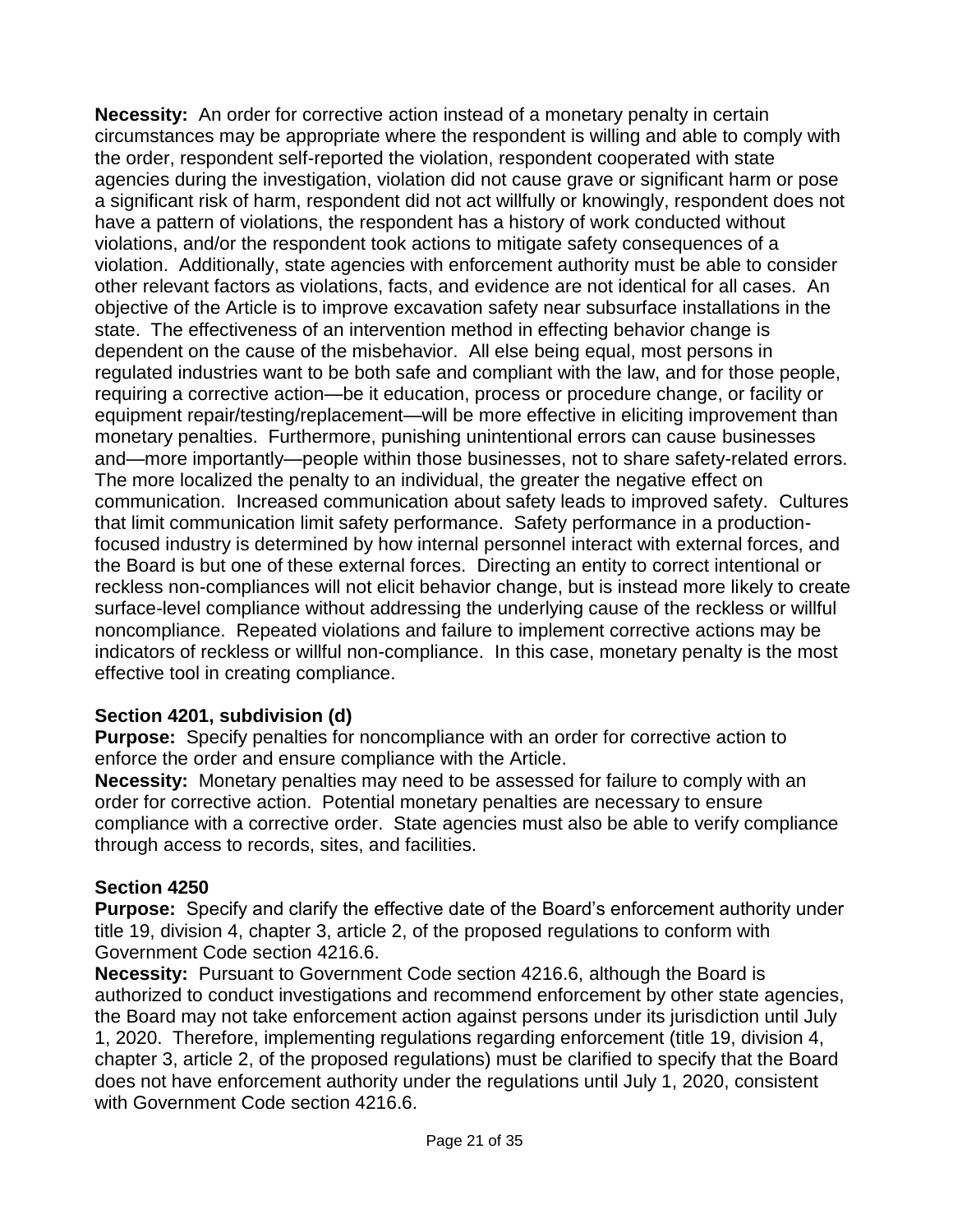## **Section 4251, subdivision (a)**

**Purpose:** Specify how a respondent will be notified of a probable violation of the Article or regulations, and the necessary information in the notice so that the respondent is aware of the probable violation and options to respond to the notice.

**Necessity:** Excavators and operators must be informed of a probable violation found by the Board's investigator, including pertinent information to respond to the notice, such as the specific statute, regulation, or order that the excavator or operator is alleged to have violated, along with the evidence that supports the alleged violation, amount of the penalty, corrective action, and the options available to the respondent to respond or challenge the alleged violation and supporting evidence. Those under the Board's jurisdiction must be given due process to challenge the notice or evidence before a sanction is ordered by the Board (California Constitution Art. I § 7). For fairness and transparency, those under another state agency's jurisdiction must be informed of the probable violation and possible recommendation by the Board for enforcement by that state agency, and given the opportunity to ask that the Board not to recommend enforcement or recommend a lower or different sanction.

# **Section 4252, subdivision (a)**

**Purpose:** Specify the options to respond to a notice of probable violation to provide due process for those under the Board's jurisdiction, and opportunity to address the Board for those not under the Board's jurisdiction.

**Necessity:** The Board must afford respondent due process before issuing a sanction: notice, opportunity to be heard, fair hearing, unbiased decision-maker, and decision based on the record (California Constitution Art. I § 7). The options provide a respondent under the Board's jurisdiction with several avenues to address the notice of probable violation: no contest, written submission, informal hearing before the Board, and formal hearing before an administrative law judge under the Administrative Procedure Act. The options provide a respondent under another state agency's jurisdiction with several avenues to address the notice of probable violation: no contest, written submission, informal hearing before the Board, and contest with request for the Board to make a recommendation to the state agency with jurisdiction over the respondent. Page limit and size, as well as text restrictions are necessary for a respondent to submit a succinct explanation that can be read by staff, Board members, and the public; and to fairly ration the Board's limit resources (includes time) among the cases pending with the Board. The page and text restrictions, as well as request to extend the restrictions, are similar to those imposed by courts. The deadlines provide respondent sufficient time to respond and provide the Board sufficient time to schedule a public meeting in accordance with the Bagley Keene Open Meeting Act.

# **Section 4252, subdivision (b)**

**Purpose:** Specify when a respondent will be informed of a public hearing on the respondent's notice of probable violation and when a respondent will be informed of the Board's decision or recommendation.

**Necessity:** A respondent should be given sufficient time of 20 business days to decide whether to attend a public meeting regarding the respondent's notice of probable violation, and to prepare for the public meeting, if necessary (notice under the Bagley Keene Open Meeting Act must be given at least 10 days before the meeting). A respondent should also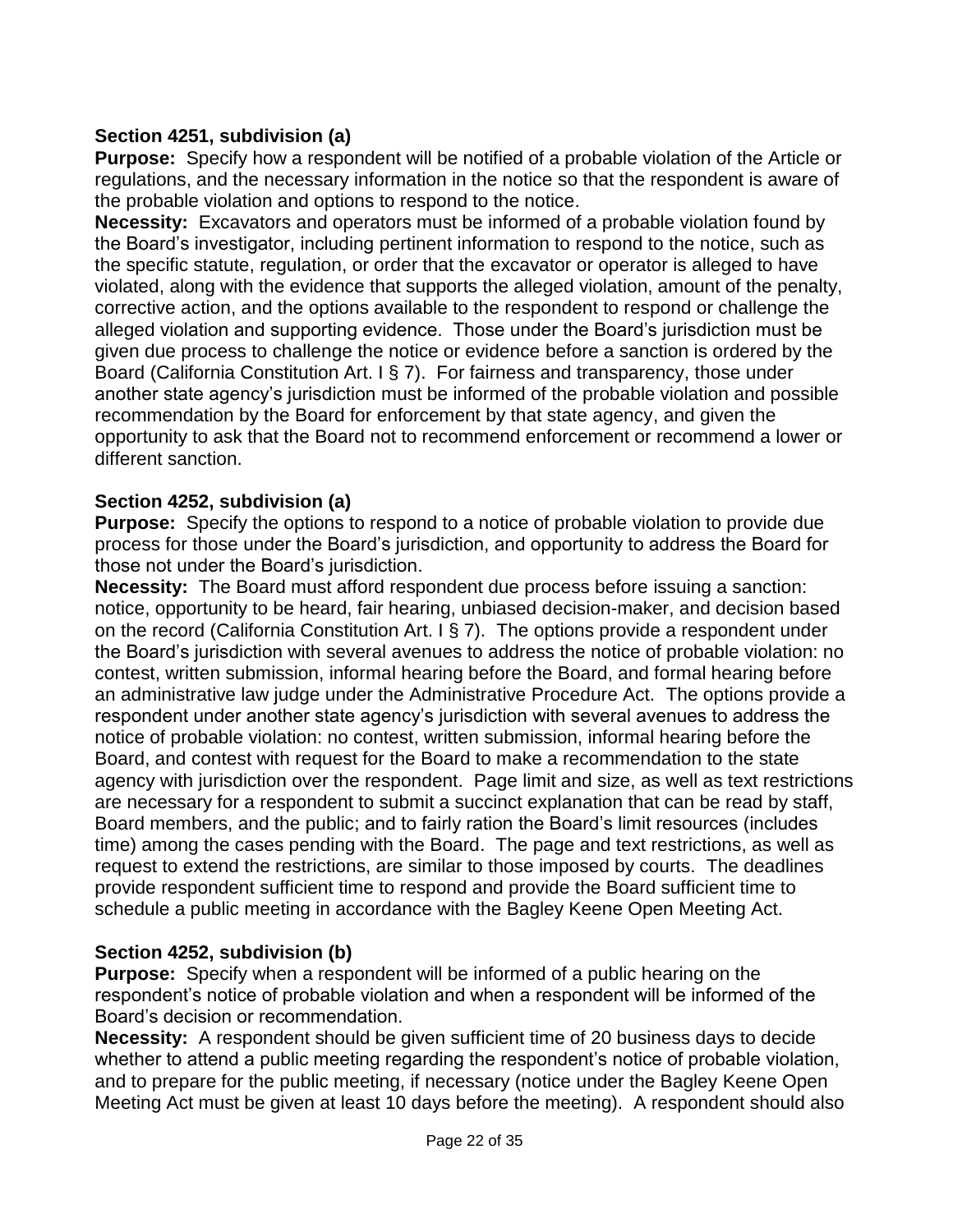be informed of any Board decision or recommendation regarding the respondent's notice of probable violation so that the respondent may pay the penalty (if any), complete the corrective action (if any), request reconsideration, or await enforcement proceedings under the appropriate state agency with jurisdiction over the respondent. Two business days is sufficient time for staff to send the request to the respondent and gives sufficient time for the respondent to act on the Board's decision (request reconsideration or pay any penalty).

## **Section 4252, subdivision (c)**

**Purpose:** Specify how the respondent will be affected if the respondent fails to respond as provided in the section.

**Necessity:** If a respondent fails to respond in accordance with the section, the Board must be able to continue to process the notice of probable violation and issue a decision or recommendation. By failing to select any option to respond, the respondent has waived respondent's right to address the Board regarding the notice of probable violation.

## **Section 4253, subdivision (a)**

**Purpose:** Specify the informal hearing process so that a respondent is given due process (California Constitution Art. I § 7) or given the opportunity to challenge the notice of probable violation and possible recommendation before the Board. This section serves to notify the respondent of when the informal hearing will take place so that the respondent can prepare for an informal hearing, and the option to submit a written explanation to the Board so that the respondent is given the opportunity to submit records for the Board's consideration at the informal hearing.

**Necessity:** The Board must be able to convene a quorum, as required under the Bagley Keene Open Meeting Act. 60 business days may be sufficient time to do so, but due to different schedules of nine Board members, the Board must be able to extend the time so that the Board may meet when a quorum can be gathered. The timeframe also gives respondent sufficient time to prepare for the informal hearing. The timeframe, along with section 4252, subdivision (b), is longer than the minimum notice requirements under the Bagley Keene Open Meeting Act (10 days). Respondent also has the option to ask for an extension if there is no corrective action in the notice of probable violation, as time is of the essence with a corrective action. Staff must receive the request no later than 15 business days before the hearing date in order to make other arrangements for location space and comply with the Bagley Keene Open Meeting Act notice requirements. The request may only be made once for good cause because the informal hearing process may not be unreasonably delayed. Respondent may submit a written response with other records to support respondent's arguments at the informal hearing. Page limit and size, as well as text restrictions are necessary for a respondent to submit a succinct explanation that can be read by staff, Board members, and the public. The page and text restrictions are similar to those imposed by courts.

# **Section 4253, subdivision (b)**

**Purpose:** Clarify that the informal hearing process is not subject to rules relating to admission of evidence.

**Necessity:** The informal hearing process is not subject to the Administrative Procedure Act or formal rules of evidence. But, the Board may exclude certain evidence to conduct an orderly informal hearing and efficient, effective review of relevant evidence.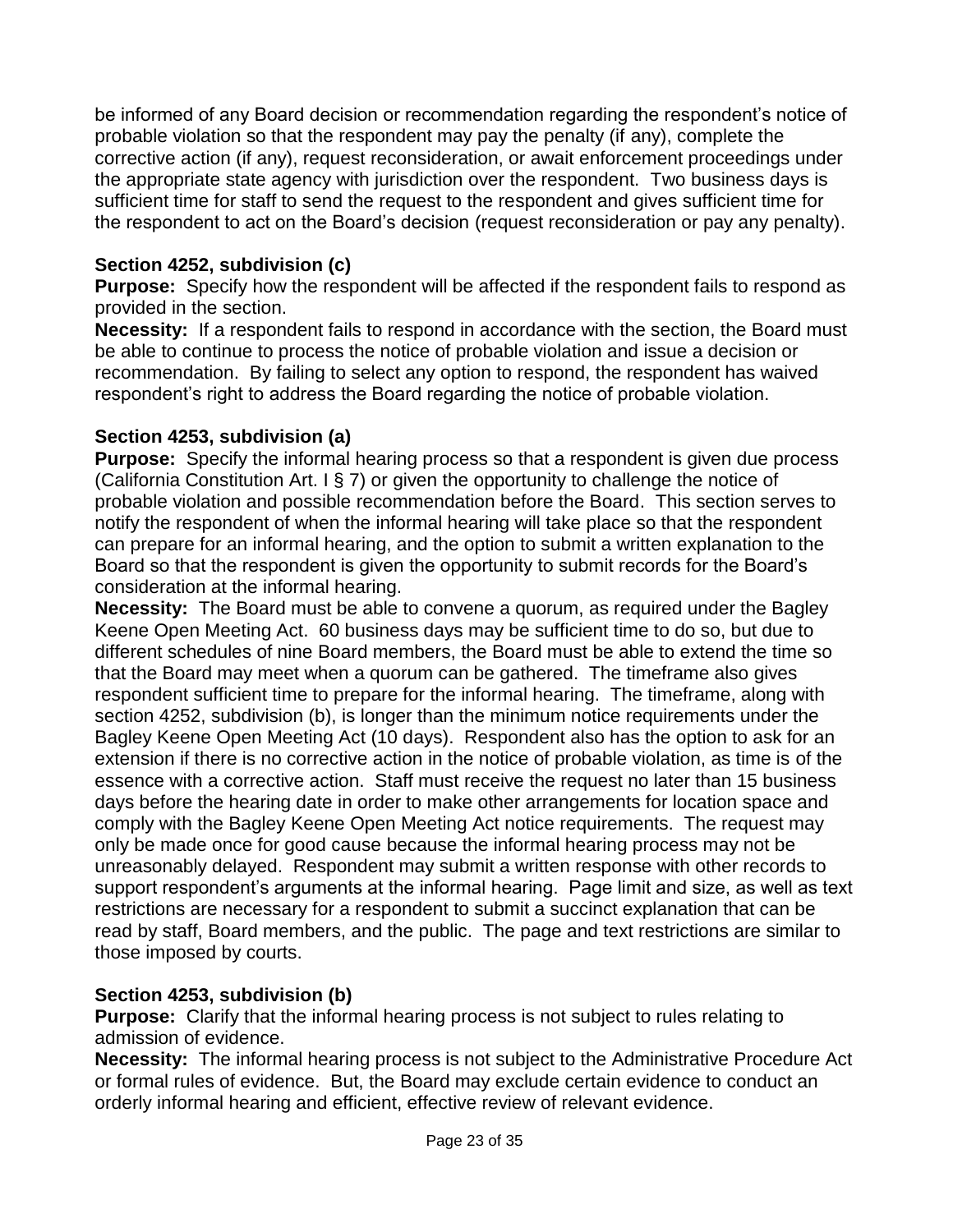## **Section 4253, subdivision (c)**

**Purpose:** Specify the informal hearing process so that a respondent is given due process (California Constitution Art. I § 7) or given the opportunity to challenge the notice of probable violation and possible recommendation before the Board.

**Necessity:** Presentation order and time limits are necessary to conduct an efficient and effective informal hearing, which is similar to appellate courts. To ensure fairness, each side is given the same amount of time and opportunity to present and rebut. The Board must be able to ask questions to staff, respondent, and other witnesses or experts who may be present at the informal hearing in order to thoroughly review and examine all evidence before making a decision or recommendation.

## **Section 4253, subdivision (d)**

**Purpose:** Specify the informal hearing process so that a respondent is given due process (California Constitution Art. I § 7) or given the opportunity to challenge the notice of probable violation and possible recommendation before the Board. Clarify the conditions under which a respondent may arrange for a stenographer or court reporter to transcribe the informal hearing.

**Necessity:** The Board cannot bear the cost of a stenographer or court reporter for all informal hearings. If respondent wishes to have a stenographer or court reporter at the informal hearing, the respondent may do so under certain conditions. Staff must receive the request no later than 15 business days before the hearing date in order to make arrangements for the stenographer or court reporter, including proper location space, and comply with the Bagley Keene Open Meeting Act notice requirements. The Board must receive a complete copy of the transcript so that the Board has all of the relevant evidence the respondent possesses.

## **Section 4253, subdivision (e)**

**Purpose:** Specify the informal hearing process so that a respondent is given due process (California Constitution Art. I § 7) or given the opportunity to challenge the notice of probable violation and possible recommendation before the Board.

**Necessity:** The Board must issue a decision or recommendation as authorized under Government Code section 4216.6. Respondent should be made aware of when the Board will do so. The timeframe is necessary to convene a quorum of Board members and arrange a public meeting in accordance with the Bagley Keene Open Meeting Act.

## **Section 4254, subdivision (a)**

**Purpose:** Specify and clarify the formal hearing process so that a respondent is given due process (California Constitution Art. I § 7).

**Necessity:** If a respondent elects the formal hearing option, the hearing will be conducted in accordance with the Administrative Procedure Act and implementing regulations before an administrative law judge. The Board must have the option to record the hearing electronically instead of by a stenographer or court reporter when feasible to minimize costs of the hearing. The Board must be able to recover costs under certain conditions, which are similar to those under other state law such as Business and Professions Code section 5107 and California Code of Regulations, title 16, section 317.5. The conditions also include factors that must be considered for cost recovery under *Zuckerman v. State Board*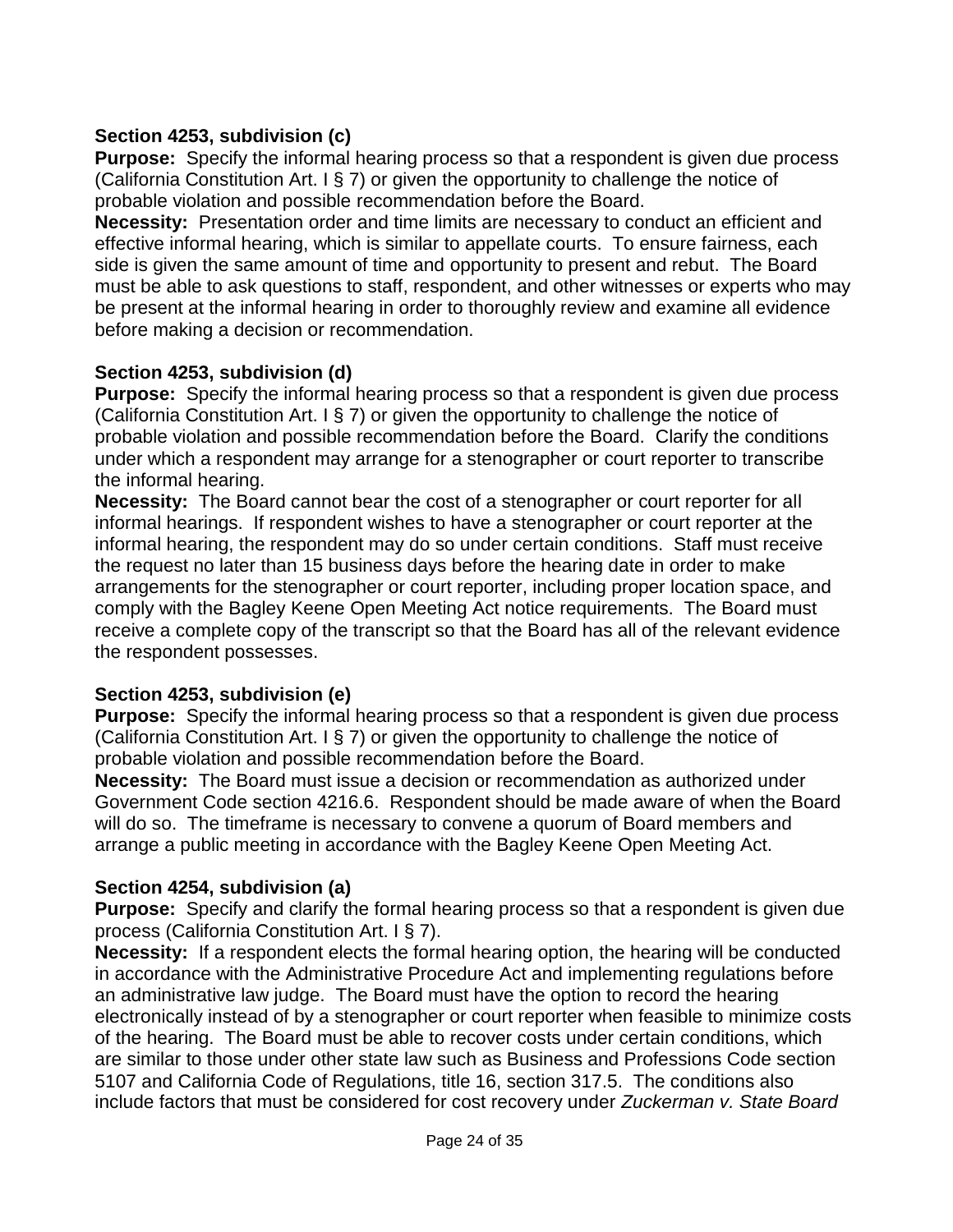of Chiropractic Examiners (2002) 29 Cal. 4<sup>th</sup> 32.

# **Section 4254, subdivision (b)**

**Purpose:** Specify and clarify the formal hearing process so that a respondent is given due process (California Constitution Art. I § 7).

**Necessity:** This subdivision is necessary to inform the respondent that the Board will issue a decision in accordance with the Administrative Procedure Act.

## **Section 4255, subdivision (a)**

**Purpose:** Specify the procedures for a request for reconsideration so that a respondent has the opportunity to ask the Board to reconsider its decision or recommendation in light of new evidence.

**Necessity:** A respondent should be given the opportunity to ask the Board to reconsider its decision or recommendation in light of new evidence. Using the reconsideration process to rehash evidence already considered by the Board would not change the Board's decision or recommendation as there is nothing new to be considered. The Board must be able to convene a quorum, as required under the Bagley Keene Open Meeting Act. 60 business days may be sufficient time to do so, but due to different schedules of nine Board members, the Board must be able to extend the time so that the Board may meet when a quorum can be gathered. The timeframe gives respondent sufficient time to prepare for the public meeting if respondent wishes to attend. The timeframe is longer than the minimum notice requirements under the Bagley Keene Open Meeting Act (10 days). As time is of the essence with a corrective action, the request for reconsideration ordinarily does not stay an order for corrective action.

## **Section 4255, subdivision (b)**

**Purpose:** Specify and clarify the procedures for a request for reconsideration so that a respondent has the opportunity to ask the Board to reconsider its decision in accordance with the Administrative Procedure Act.

**Necessity:** Respondent should be made aware of respondent's option to request reconsideration under the Administrative Procedure Act. The timeframe to do so is 5 days because the Board only has 30 days to act on the request under the Administrative Procedure Act. The notification timeframe meets the minimum notice requirement under the Bagley Keene Open Meeting Act (10 days).

# **Section 4256, subdivision (a)**

**Purpose:** Specify when and how a penalty ordered by the Board must be paid. **Necessity:** Penalties must be deposited into the Safe Energy Infrastructure and Excavation Fund – Enforcement Account (Gov. Code section 4216.24). Payment must be made by certified check or money order as personal or business checks may be returned due to insufficient funds. 30 days is generally a reasonable timeframe to pay a penalty.

## **Section 4256, subdivision (b)**

**Purpose:** Specify when and how a respondent must comply with a corrective action ordered by the Board.

**Necessity:** Those under the jurisdiction of the Board must comply with an order for corrective in the manner and timeframe specified by the Board in its decision. This section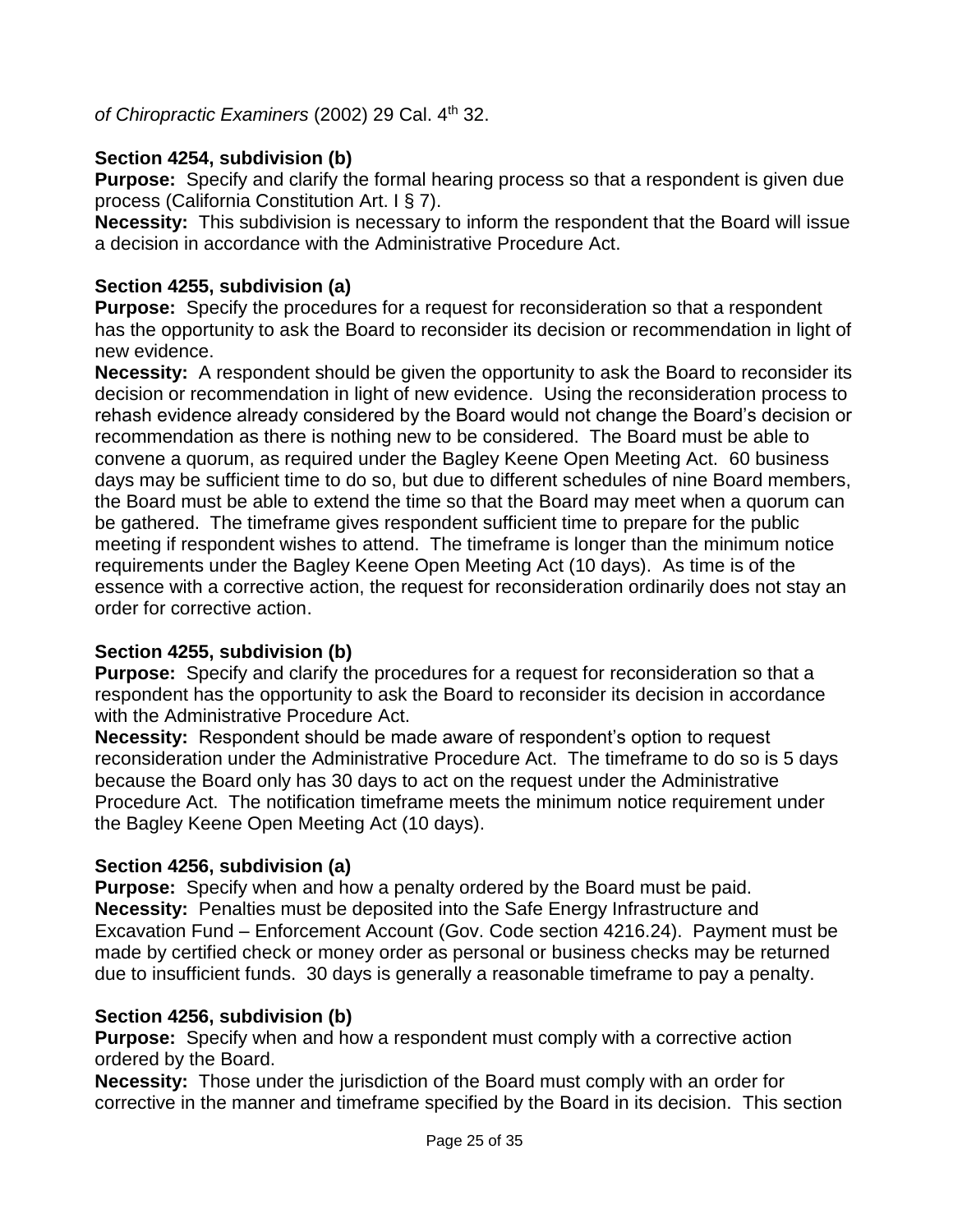is required for the Board to enforce the Article and the regulations on those under the Board's jurisdiction.

# **Section 4256, subdivision (c)**

**Purpose:** Specify when and how a penalty ordered by the CSLB, CPUC, or OSFM must be paid. Specify when and how a respondent must comply with a corrective action ordered by the CSLB, CPUC, or OSFM.

**Necessity:** Penalties must be deposited into the Safe Energy Infrastructure and Excavation Fund – Enforcement Account (Gov. Code section 4216.24). Payment must be made by certified check or money order as personal or business checks may be returned due to insufficient funds.

## **Section 4256, subdivision (d)**

**Purpose:** Specify and clarify that failure to pay the penalty ordered by the Board, CSLB, CPUC, or OSFM, may be enforced by the Attorney General (Gov. Code section 4216.6, subdivision (b)).

**Necessity:** Failure to pay a penalty ordered by the Board, CSLB, CPUC, or OSFM, is a violation of the Article and the regulations that may be enforced by the Attorney General in a civil action under Government Code section 4216.6, subdivision (b). The Board and state agencies need a course of action if a respondent fails to pay a penalty as ordered by the Board or state agency.

## **Section 4257**

**Purpose:** Specify the respondent's responsibility to maintain valid and current contact information with the Board.

**Necessity:** Respondent's contact information (phone number, email, and mailing or business address) is necessary for the Board to inform respondent of public meetings and hearings, and send correspondence and decisions or recommendations related to a notice of probable violation.

## **Section 4258**

**Purpose:** Specify when ex parte communication with Board members and staff is permissible.

**Necessity:** Ex parte communication on substantive issues with Board members and staff after the notice of probable violation until the Board has reached a decision or recommendation, and from the request for reconsideration (if any) is filed until the Board issues a written decision on the request for reconsideration, must be prohibited to ensure that the Board decides the matter based only on the record before the Board during a public meeting in accordance with the Bagley Keene Open Meeting Act. However, it may be necessary for respondent to contact staff regarding basic procedural issues, such as scheduling a hearing, to comply with the procedures/process under the regulations.

# **Section 4300**

**Purpose:** Specify and clarify the effective date of the proposed regulations to conform with Government Code section 4216.10.

**Necessity:** Government Code section 4216.11 requires the Board to adopt regulations to establish minimum elements for onsite meetings, and minimum requirements for the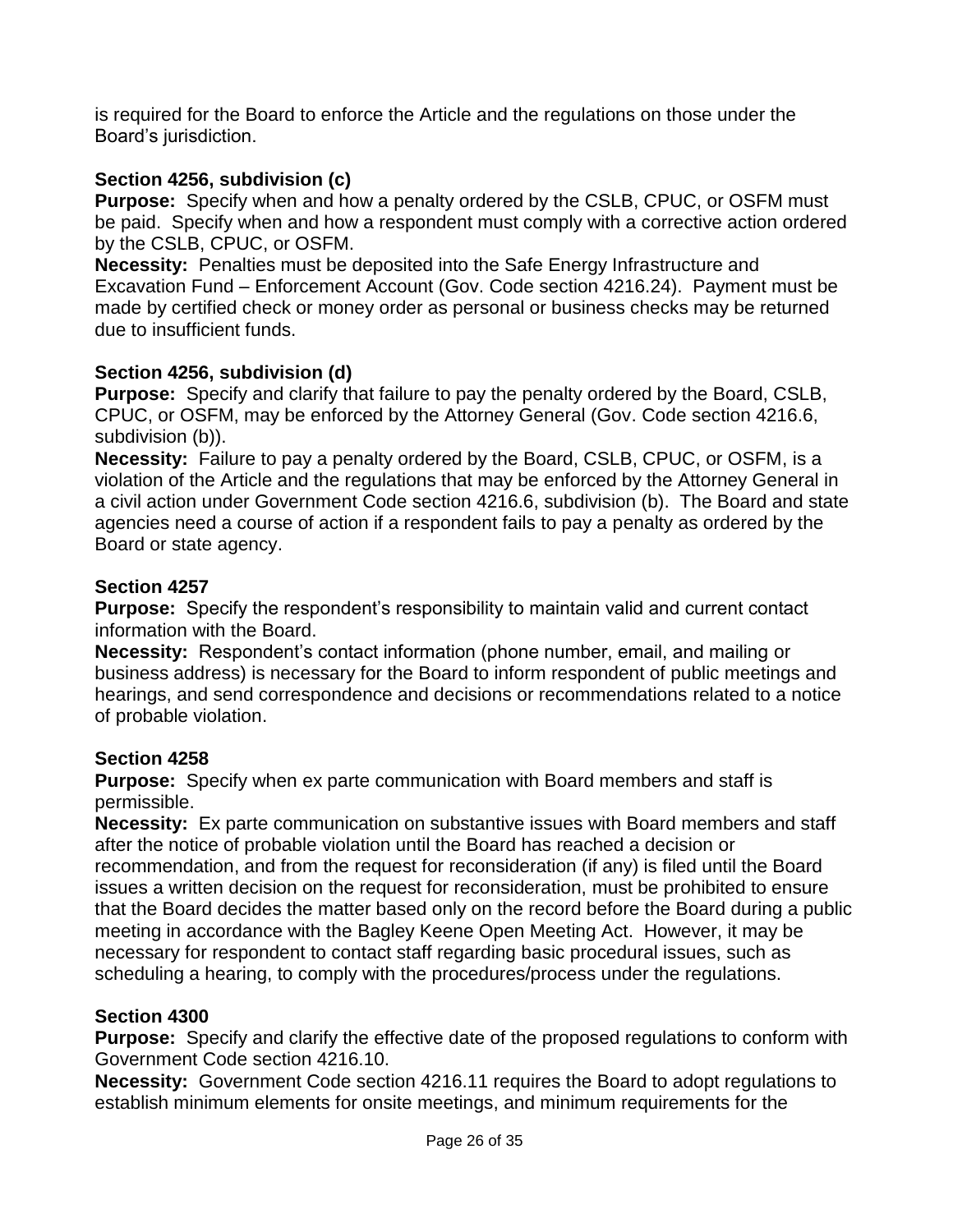mutually agreed-upon plan described in Government Code section 4216.10, subdivision (c)(1), on or before January 1, 2020. However, Government Code section 4216.10, subdivision (c)(1), is not effective until July 1, 2020. Thus, the regulations must inform users that the sections concerning areas of continual excavation under chapter 4 of the proposed regulations is effective beginning July 1, 2020, consistent with the statute.

## **Section 4350, subdivision (a)**

**Purpose:** Specify and clarify the locate and field mark requirements for agricultural operations prior to an onsite meeting between the excavator (farmer) and the operator. **Necessity:** Each time a farmer contacts a one call center to notify it of a proposed excavation, the farmer must delineate the proposed excavation area prior to an operator locating the existence of any subsurface installations within the proposed excavation area, and marking that location using methods such as colored paint and flags. The Board heard from farmers frustrated with field mark methods, particularly flags, used to mark a field that hindered operations because of how the materials interacted with the equipment. Farmers informed the Board this was the only option they were given by the operator representative to mark the field. After considering the feedback, the Board determined that the locate and field mark requirements for agriculture operations should include a discussion between the farmer and the subsurface installation operator to agree upon the best field mark method to be used in the excavation area. The proposed regulation requires the farmer and the operator to reference the field mark guidelines in Appendix B of the "Guidelines for Operator Facility Field Delineation" published in the most recent version of the Best Practices guide of the Common Ground Alliance ("CGA") and in conformance with the uniform color code of the American Public Works Association. "CGA Best Practices" is released annually, and used as a resource in the industry for underground damage prevention. It's a nationally recognized guide, and referencing it in the regulations is necessary to keep consistent with nationally recognized standards, and as referenced in the definition of "locate and field mark" under Government Code section 4216, subdivision (n).

## **Section 4351, subdivision (a)**

**Purpose:** Establish and specify location, date, and time requirements for the onsite meeting between the farmer and the operator.

**Necessity:** When an excavator requests a ticket for a proposed excavation area, each subsurface installation operator with underground facilities in or near the proposed excavation receives a locate and field mark request from an excavator. In cases where a high priority subsurface installation exists, an onsite meeting must occur on the site of the proposed excavation area. The Board heard from farmers frustrated with the current onsite meeting process, including: 1) concerns over operators not showing up for scheduled meetings, and how that impacts operations, and 2) concerns over worker safety when meetings are scheduled during the afternoon in the summer, when temperatures were above 100-degrees. The Board also heard from operators concerned about the potential influx of annual tickets, and how future onsite meetings could put a strain on staffing. After considering the feedback, the Board determined that the farmer and operator must come to a mutually agree-upon date and time for the onsite meeting that does not unreasonably disrupt either party's business operations. The proposed regulation requires the onsite meeting to occur on the parcel of real property where the high priority subsurface installation is present, at a mutually agreed-upon date and time. This is necessary to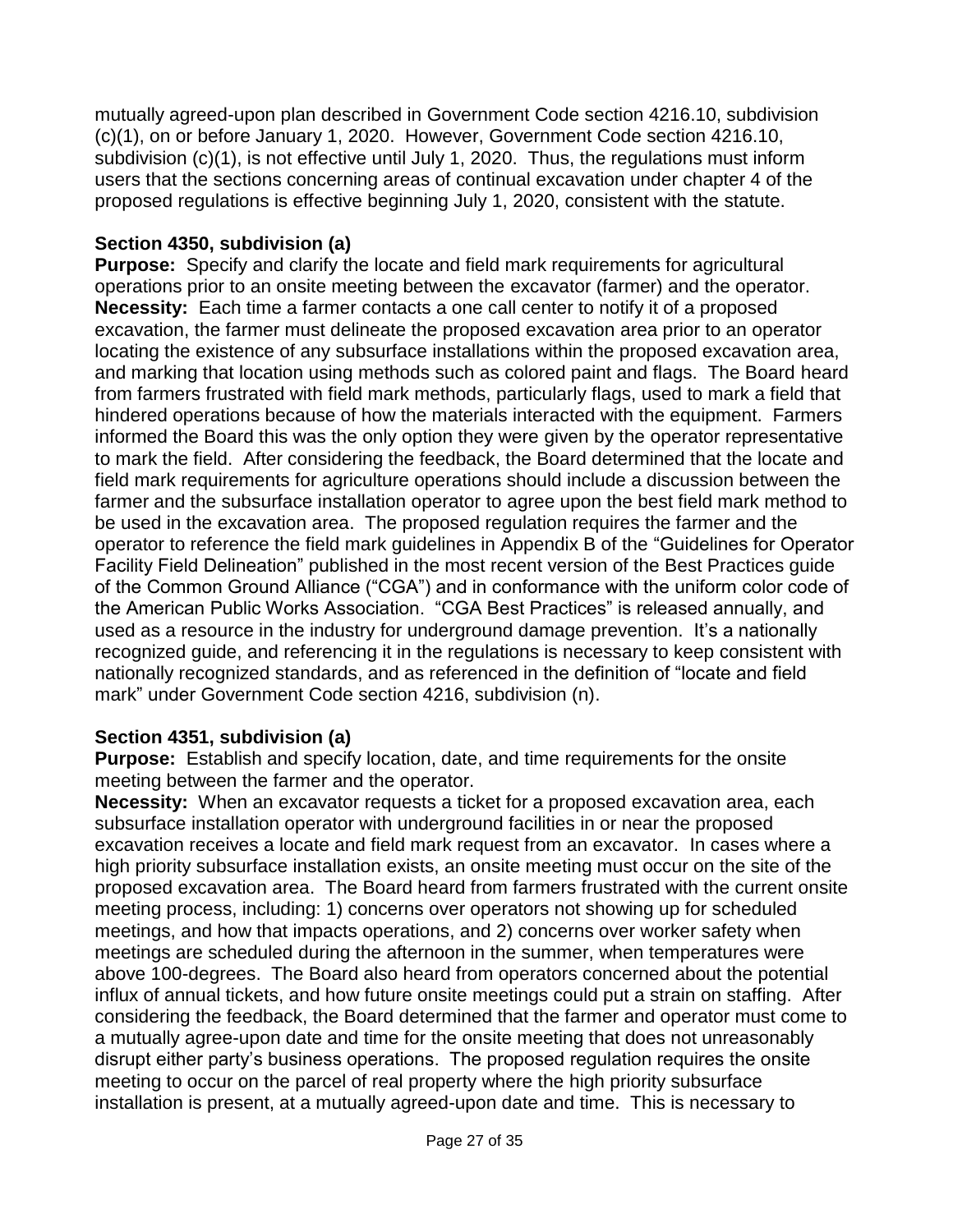ensure both parties can comply with the law without causing disruptions to business operations, by way of money lost for having to stop work, or strains on staffing to respond to multiple onsite meeting requests.

## **Section 4351, subdivision (b)(1)(A)**

**Purpose:** Establish the level of knowledge and authority the excavator who attends the onsite meeting must have to discuss the excavation that will be taking place in the proposed excavation area.

**Necessity:** Government Code section 4216.10, subdivisions (a) and (c)(1), allows a farmer to call the appropriate one call center, and request an annual ticket for areas of continual excavation. In cases where a high priority subsurface installation exists, an onsite meeting must occur between the farmer and the operator. The Board heard from operators concerned over who would be responsible for managing the area of continual excavation plan and ticket. After considering the feedback, the Board determined that the farm owner or lessee or their authorized representative must attend the meeting. The proposed regulation requires the representative who attends the meeting to have knowledge of and information regarding the agricultural operations that will occur in the area of continual excavation during the period covered by the ticket. This is necessary to ensure the person with the knowledge and authority to discuss the excavation and equipment to be used is at the onsite meeting which will allow for an informed discussion about safe excavation practices.

# **Section 4351, subdivision (b)(1)(B)**

**Purpose:** Establish the level of knowledge and authority the excavator who attends the onsite meeting must have to develop and agree to the Area of Continual Excavation Agreement – Agricultural Operations (Form No. ACE Agreement 01 (07-01-2020)). **Necessity:** Knowledge and authority to develop and agree to the Area of Continual Excavation Agreement – Agricultural Operations (Form No. ACE Agreement 01 (07-01- 2020)) allows for the farmer to disseminate all the information needed by the operator, or their representative, to understand the scope of excavation taking place through the duration of the ticket, and agree to the excavation performed near their high priority subsurface installation. It also allows for the farmer and the operator, or their representative, to have an informed discussion about safe excavation practices around the high priority subsurface installation, and execute the agreement at the onsite meeting without delay.

#### **Area of Continual Excavation Agreement – Agricultural Operations (Form No. ACE Agreement 01 (07-01-2020))**

**Purpose:** Establish a standard agreement to be used for all onsite meetings for high priority subsurface installations in areas of continual excavation on agricultural property. **Necessity:** Government Code 4216.11 requires the Board to establish minimum elements for a mutually agreed-upon plan of excavation activities to take place within 25 feet of each side of the high priority subsurface installation in the area of continual excavation. The plan must be created and signed by the farmer and operator. Through stakeholder outreach, the Board discovered most operators use a standard form or checklist for all onsite meetings, but do not have a process that is specifically tailored to agriculture. The Board heard from multiple farmers about their frustration with the current onsite meeting process, and the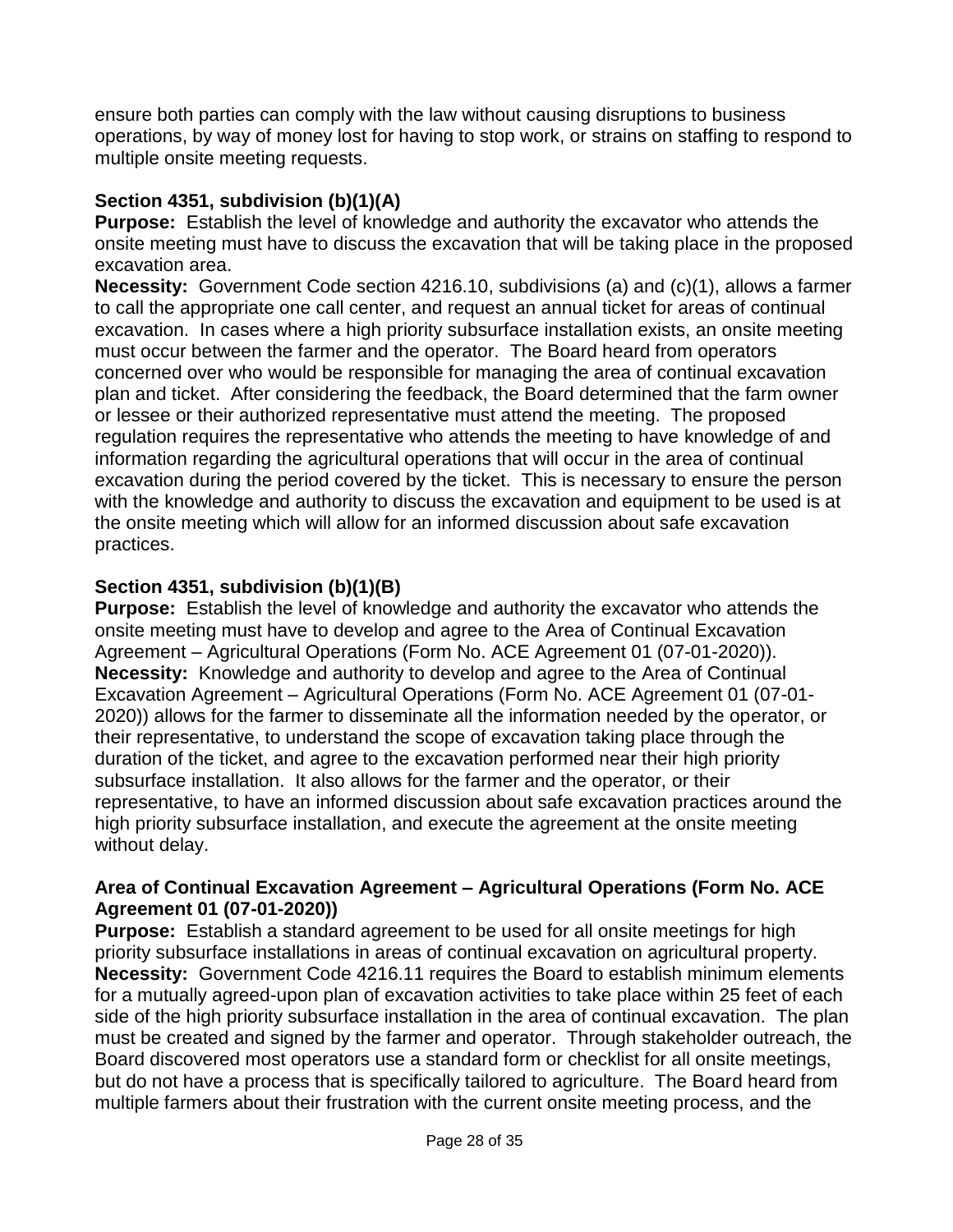inconsistency in information they experienced from different operators, and sometimes among representatives from the same operators. The Board also heard from operators concerned about who would be allowed to excavate under the annual area of continual excavation ticket, and how information about safe digging practices would be disseminated to employees and contracted workers. After considering the feedback, the Board decided it was necessary to create a standard agreement form to be used at all onsite meetings between farmers and operators to streamline the onsite meeting process and help ensure that the parties address the minimum elements for an agreed-upon plan. The form includes all necessary information for an onsite meeting and minimum elements for an agreed-upon plan: space for the farmer to describe the excavation activity to take place in the excavation area for the year so that both parties are aware of the work performed in the area during the year, space to record the description and location of the high priority subsurface installation so that both parties have the same understanding of the exact location and description of the high priority subsurface installation, space to record both parties' contact information, and space for each party's signature indicating their agreement to the plan. The form also includes requirements that the farmer will communicate information about the terms and conditions of the agreement to all workers, including any subcontractors, who perform work in the area of continual excavation. Including this information is necessary to establish the farmer's responsibility to make sure all employees and subcontractors are aware of the limited excavation activities and high priority subsurface installations in the area so that they can work safely around the high priority subsurface installations.

# **Section 4351, subdivision (b)(2)(A)**

**Purpose:** Establish the level of knowledge and authority the operator who attends the onsite meeting must have to discuss the excavation that will be taking place in the proposed excavation area.

**Necessity:** Government Code section 4216.10, subdivision (a) and (c)(1), allows a farmer to call the appropriate one call center, and request an annual ticket for areas of continual excavation. In cases where a high priority subsurface installation exists, an onsite meeting must occur between the farmer and the operator. The Board heard from multiple farmers concerned over the lack of knowledge of the location of the high priority subsurface installation, normal farming practices, and farm equipment among the operator representatives they interact with during onsite meetings. Farmers also voiced frustration over operator representatives who signed off on specific equipment, only to have a different representative come out at a later date and say the same equipment was too dangerous to operate over the high priority subsurface installation. After considering the feedback, the Board determined that the operator at the onsite meeting must have knowledge of the location of the high-priority subsurface installation, such as a superintendent, supervisor, or engineer. The proposed regulation requires the operator who attends the onsite meeting to have knowledge of and information regarding all relevant information concerning the location of the high priority subsurface installation in the proposed excavation area. This is necessary to ensure the person with the knowledge and authority to discuss the location of the high priority subsurface installation is at the onsite meeting which will allow for an informed discussion about safe excavation practices.

# **Section 4351, subdivision (b)(2)(B)**

**Purpose:** Establish the level of knowledge and authority the operator who attends the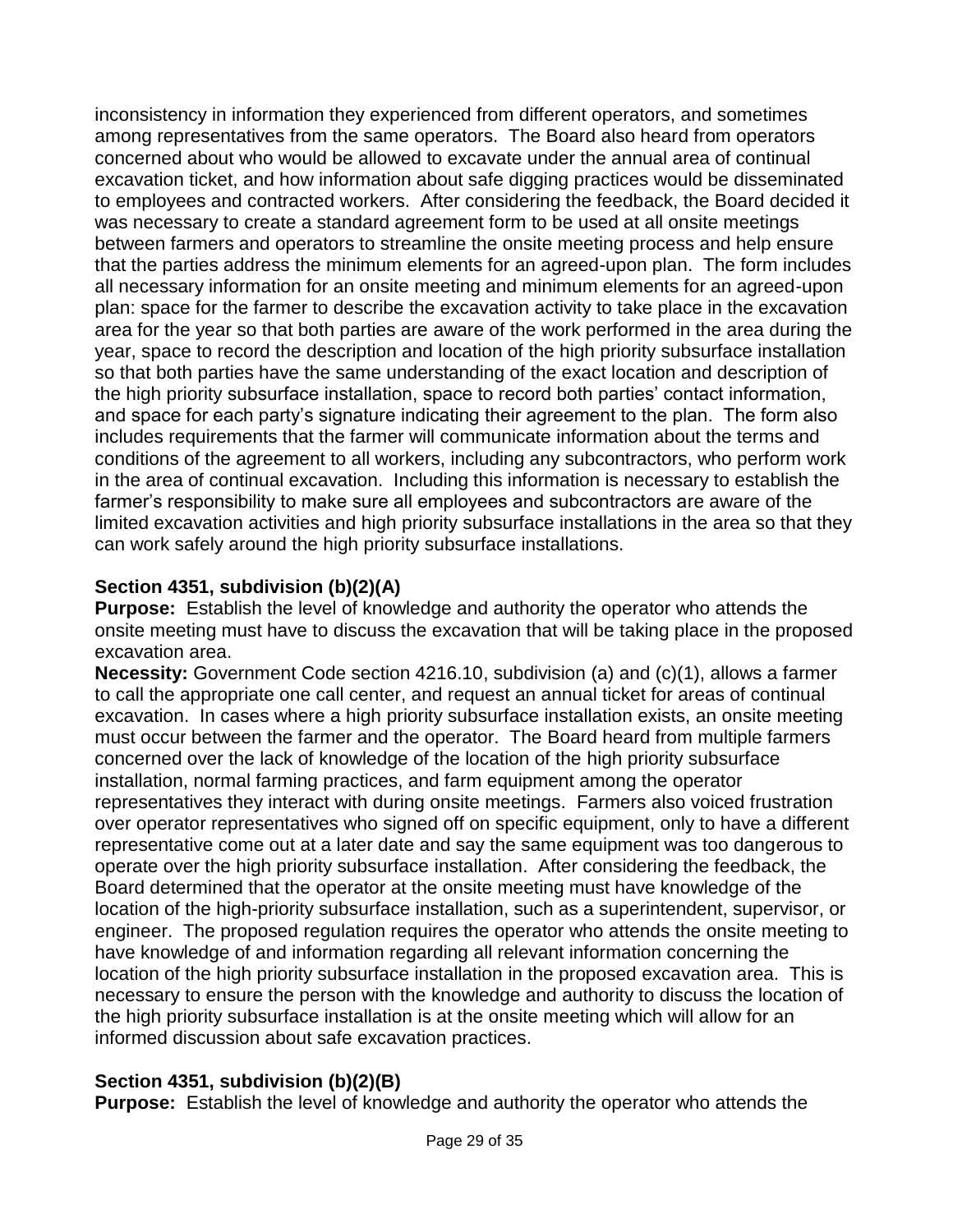onsite meeting must have to review and agree to the Area of Continual Excavation Agreement – Agricultural Operations (Form No. ACE Agreement 01 (07-01-2020)). **Necessity:** Knowledge and authority to develop and agree to the Area of Continual Excavation Agreement – Agricultural Operations (Form No. ACE Agreement 01 (07-01- 2020)) allows for the operator to disseminate all the information needed by the farmer, or their representative, to understand the location of the high priority subsurface installation through the proposed excavation area, and plan excavation activities accordingly. It also allows for the operator and the farmer to have an informed discussion about safe excavation practices around the high priority subsurface installation, and execute the agreement at the onsite meeting without delay.

## **Section 4351, subdivision (b)(3)**

**Purpose:** Establish the requirement for the excavator and operator to complete the Area of Continual Excavation Agreement – Agricultural Operations (Form No. ACE Agreement 01 (07-01-2020)) prior to beginning excavation.

**Necessity:** Government Code 4216.10, subdivision (c)(1), requires the farmer and operator to have an onsite meeting, when the area of continual excavation includes, or is within 10 feet of, a high priority subsurface installation. This meeting must take place prior to the start of excavation, and requires the farmer and the operator to develop a mutually agreed upon plan for excavation activities that may be conducted within 25-feet of each side of the high priority subsurface installation. The Board heard concerns from farmers about consistency in the current onsite meeting process, stating the message is different among operators, and in some cases, is inconsistent among representatives from the same operator. The Board also heard concerns from operators about farmers who excavate over high priority subsurface installations without a ticket. After considering the feedback, the Board determined it was necessary to require farmers and operators to complete a standard form, Area of Continual Excavation Agreement – Agricultural Operations (Form No. ACE Agreement 01 (07-01-2020)), that included the minimum elements that needed to be discussed at the onsite meeting to ensure consistency among excavators and operators and better ensure that the parties address all the minimum elements.

## **Section 4351, subdivision (c)(1)(A)**

**Purpose:** Establish and specify the responsibility of the operator to demonstrate the exact location of the high-priority subsurface installation through documentation if the operator's understanding differs from the farmer's understanding.

**Necessity:** Government Code 4216.4, subdivision (a)(1), requires an excavator to determine the exact location of any subsurface installations in conflict with the excavation. The Board heard concerns from farmers about consistency in the current process among operators. On many occasions, farmers reported being told they had to pothole to find the exact location of the subsurface installation every time they called in a ticket for excavation work over the operator's subsurface installation. In one case, a farmer said two of his workers were potholing in the heat of the day, in mixed soils, down several feet into the ground, which if not done properly is a safety risk. Most agricultural operations do not train their employees in excavation safety, because it is not relevant to everyday operations. Farmers told the Board they work the same land every year, and have knowledge of where the subsurface installations are across the field, and they keep records. They also told the Board, stopping work to pothole the field for every ticket is expensive and time consuming.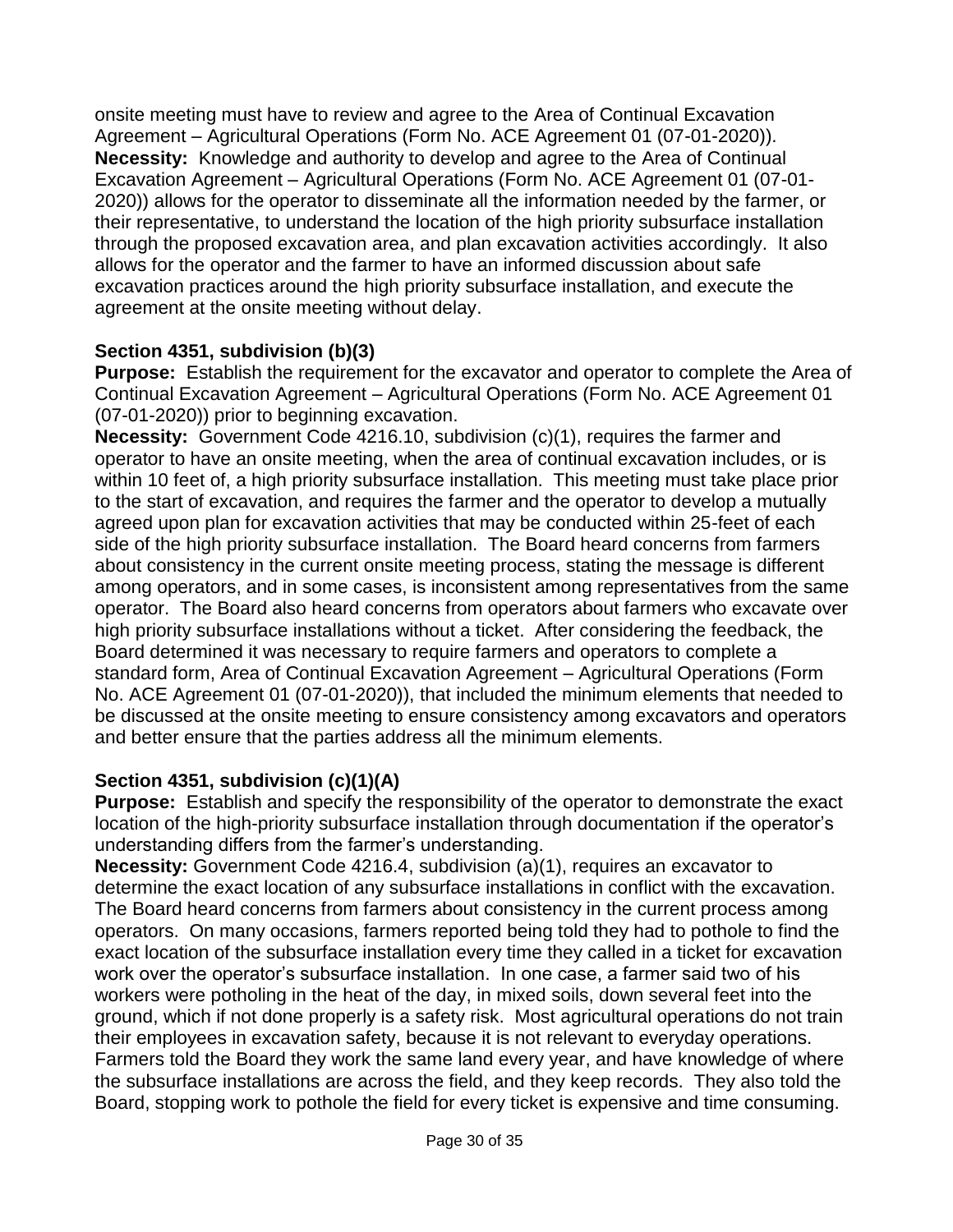Meanwhile, operators expressed concern over the use of farming equipment that penetrates the ground over their subsurface installations without knowledge of the exact location of the subsurface installation. After considering the feedback, the Board determined that while it was the responsibility of the farmer to be aware of the exact location of the high priority subsurface installation under Government Code section 4216.4, in the case of a disagreement over the exact location of the high priority subsurface installation it was the operator's responsibility to demonstrate why the operator believes the excavator's understanding of the exact location of the high priority subsurface installation is incorrect. This is necessary to resolve disputes regarding the exact location of the high priority subsurface installation, and allow the operator an opportunity to demonstrate the operator's understanding of the exact location of the high priority subsurface installation through documentation to prevent damage to the high priority subsurface installation during excavation.

## **Section 4351, subdivision (c)(1)(B)**

**Purpose:** Establish and specify the responsibility of the operator to demonstrate the exact location of the high-priority subsurface installation by exposing the high priority subsurface installation if the operator's understanding differs from the farmer's understanding. **Necessity:** Government Code 4216.4, subdivision (a)(1), requires an excavator to determine the exact location of any subsurface installations in conflict with the excavation. The Board heard concerns from farmers about consistency in the current process among operators. On many occasions, farmers reported being told they had to pothole to find the exact location of the subsurface installation every time they called in a ticket for excavation work over the operator's subsurface installation. In one case, a farmer said two of his workers were potholing in the heat of the day, in mixed soils, down several feet into the ground, which if not done properly is a safety risk. Most agricultural operations do not train their employees in excavation safety, because it is not relevant to everyday operations. Farmers told the Board they work the same land every year, and have knowledge of where the subsurface installations are across the field, and they keep records. They also told the Board, stopping work to pothole the field for every ticket is expensive and time consuming. Meanwhile, operators expressed concern over the use of farming equipment that penetrates the ground over their subsurface installations without knowledge of the exact location of the subsurface installation. After considering the feedback, the Board determined that while it was the responsibility of the farmer to be aware of the exact location of the high priority subsurface installation under Government Code section 4216.4, in the case of a disagreement over the exact location of the high priority subsurface installation it was the operator's responsibility to demonstrate why the operator believes the excavator's understanding of the exact location of the high priority subsurface installation is incorrect. The proposed regulation requires the operator to expose the high priority subsurface installation at a date and time, in a manner, and with the device agreed upon by the farmer and the operator (one of the two available methods). This is necessary to resolve disputes regarding the exact location of the high priority subsurface installation, and allow the operator an opportunity to demonstrate the operator's understanding of the exact location of the high priority subsurface installation by exposing the high priority subsurface to prevent damage to the high priority subsurface installation during excavation.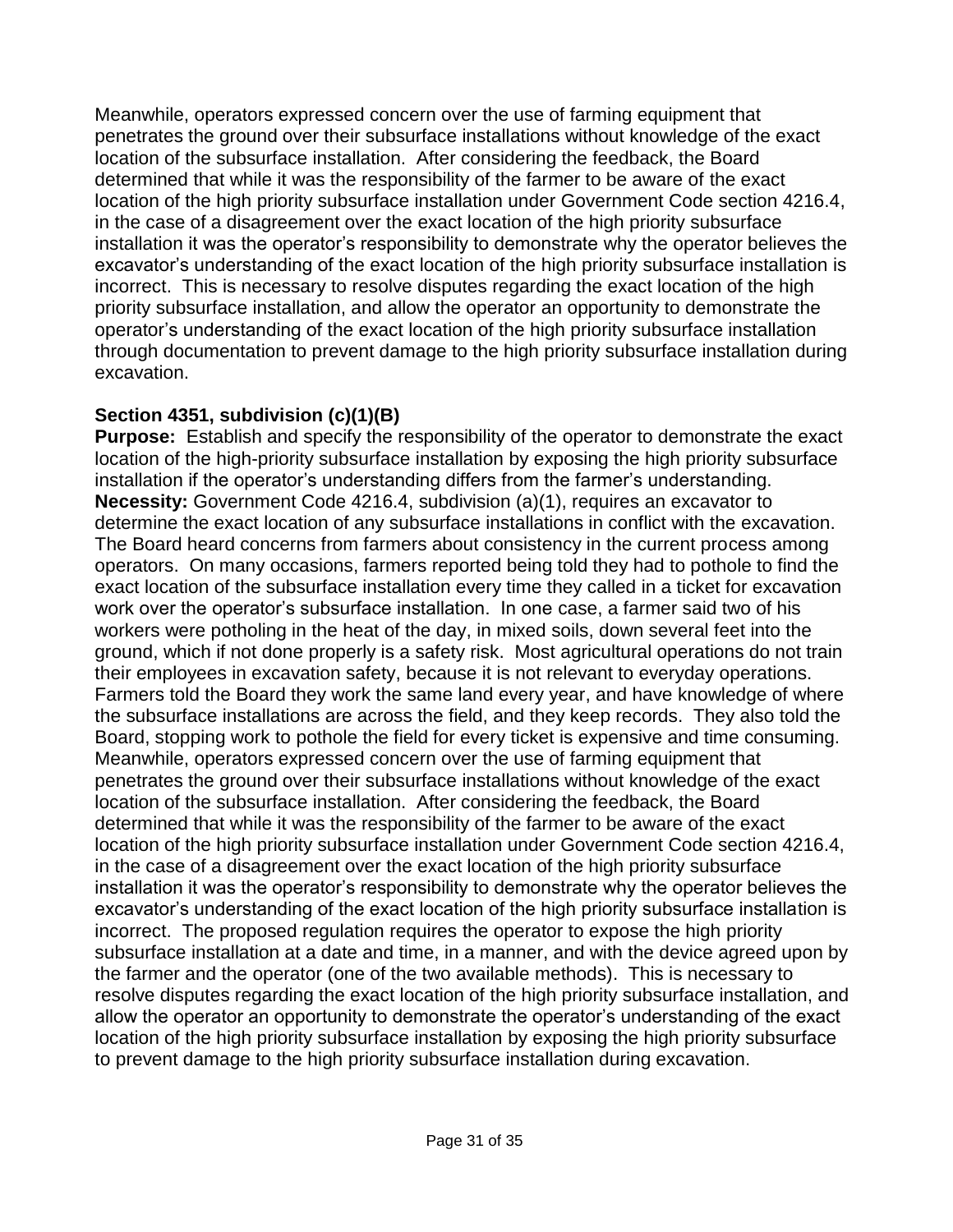## **Section 4360, subdivision (a)(1)**

**Purpose:** Specify and clarify the locate and field mark requirements for flood control operations prior to an onsite meeting between the excavator and the operator. **Necessity:** Each time an excavator contacts a regional notification center to notify it of a proposed excavation, the excavator must delineate the proposed excavation area prior to an operator locating the existence of any underground facilities within the proposed excavation area, and marking that location using methods such as colored paint and flags. The proposed regulation enables the excavator and the operator to determine and agree upon the best marking method for the excavation area. It also requires both parties to reference the field mark guidelines in Appendix B of the "Guidelines for Operator Facility Field Delineation" published in the most recent version of the Best Practices guide of the Common Ground Alliance ("CGA") and in conformance with the uniform color code of the American Public Works Association. "CGA Best Practices" is an annual guide used as a resource in the industry for underground damage prevention. It's a nationally recognized guide, and referencing it in the regulations is necessary to keep consistent with nationally recognized standards, and as referenced in the definition of "locate and field mark" under Government Code section 4216, subdivision (n).

#### **Section 4361, subdivision (a)**

**Purpose:** Establish and specify location, date, and time requirements for the onsite meeting between flood control facility excavator and the operator.

**Necessity:** When an operator receives a locate and field mark request from an excavator, they have two working days to respond to the request by locating and field marking the proposed excavation area, unless the excavator and the operator mutually agree to a later start date and time. In cases where a high-priority subsurface installation exists, an onsite meeting must occur at a mutually agreed upon date and time. The Board determined that the excavator and operator must come to a mutually agreed-upon onsite meeting that does not unreasonably disrupt either party's business operations. The proposed regulation requires the onsite meeting to occur on the parcel of real property where the high priority subsurface installation is present, at a mutually agreed-upon date and time. This is necessary for both excavators and operators to ensure they can comply with the law without causing disruptions to business operations, by way of money lost for having to stop work, or strains on staffing to respond to multiple onsite meeting requests.

## **Section 4361, subdivision (b)(1)(A)**

**Purpose:** Establish the level of knowledge and information the excavator who attends the onsite meeting must have to discuss the excavation that will be taking place in the proposed excavation area.

**Necessity:** Government Code section 4216.10, subdivisions (a) and (c)(1), allows an excavator to call the appropriate one call center, and request an annual ticket for areas of continual excavation. In cases where a high priority subsurface installation exists, an onsite meeting must occur between the excavator and the operator. The Board determined that the excavator or their authorized representative must attend the meeting. The proposed regulation requires the person who attends the meeting to have knowledge of and information regarding the flood control operations that will occur in the area of continual excavation during the period covered by the ticket. This is necessary to ensure the person with the capability to discuss the excavation and equipment to be used is at the onsite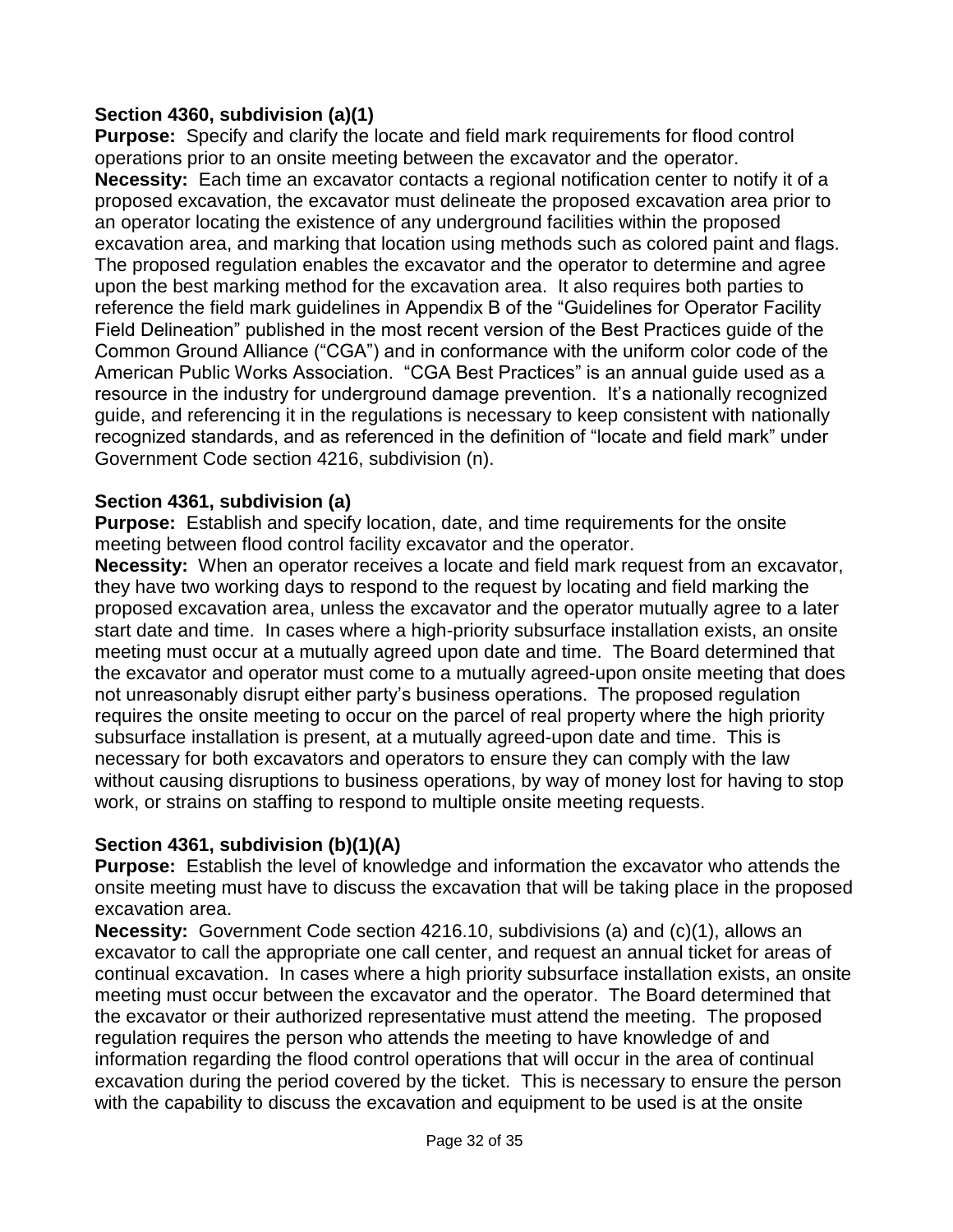meeting which will allow for a knowledgeable discussion about safe excavation practices so that the parties can enter into a mutually agreed-upon plan.

# **Section 4361, subdivision (b)(1)(B)**

**Purpose:** Establish the level of knowledge and authority the excavator who attends the onsite meeting must have to develop and agree to the Area of Continual Excavation Agreement – Flood Control Facilities (Form No. ACE Agreement 02 (07-01-2020)). **Necessity:** Knowledge and authority to develop and agree to the Area of Continual Excavation Agreement – Flood Control Facilities (Form No. ACE Agreement 02 (07-01- 2020)) allows for the excavator to disseminate all the information needed by the operator, or their representative, to understand the scope of excavation taking place through the duration of the ticket, and agree to the excavation performed near their high priority subsurface installation at the onsite meeting. It also allows for the excavator and the operator, or their representative, to have an informed discussion about safe excavation practices around the high priority subsurface installation, and execute the agreement at the onsite meeting without delay.

## **Area of Continual Excavation Agreement – Flood Control Facilities (Form No. ACE Agreement 02 (07-01-2020))**

**Purpose:** Establish a standard agreement to be used for all onsite meetings for high priority subsurface installations in areas of continual excavation on flood control facilities. **Necessity:** Government Code 4216.11 requires the Board to establish minimum elements for a mutually agreed-upon plan of excavation activities to take place within 25 feet of each side of the high priority subsurface installation in the area of continual excavation. The plan must be created and signed by the excavator and operator. The Board decided it was necessary to create a standard agreement form to be used at all onsite meetings between excavators and operators to streamline the onsite meeting process and help ensure that the parties address the minimum elements for an agreed-upon plan. The form includes all necessary information for an onsite meeting and minimum elements for an agreed-upon plan: space for the excavator to describe the excavation activity to take place in the excavation area for the year so that both parties are aware of the work performed in the area during the year, space to record the description and location of the high priority subsurface installation so that both parties have the same understanding of the exact location and description of the high priority subsurface installation, space to record both parties' contact information, and space for each party's signature indicating their agreement to the plan. The form also includes requirements that the excavator will communicate information about the terms and conditions of the agreement to all workers, including any subcontractors, who perform work in the area of continual excavation. Including this information is necessary to establish the excavator's responsibility to make sure all employees and subcontractors are aware of the limited excavation activities and high priority subsurface installations in the area so that they can work safely around the high priority subsurface installations.

# **Section 4361, subdivision (b)(2)(A)**

**Purpose:** Establish the level of knowledge and authority the operator who attends the onsite meeting must have to discuss the excavation that will be taking place in the proposed excavation area.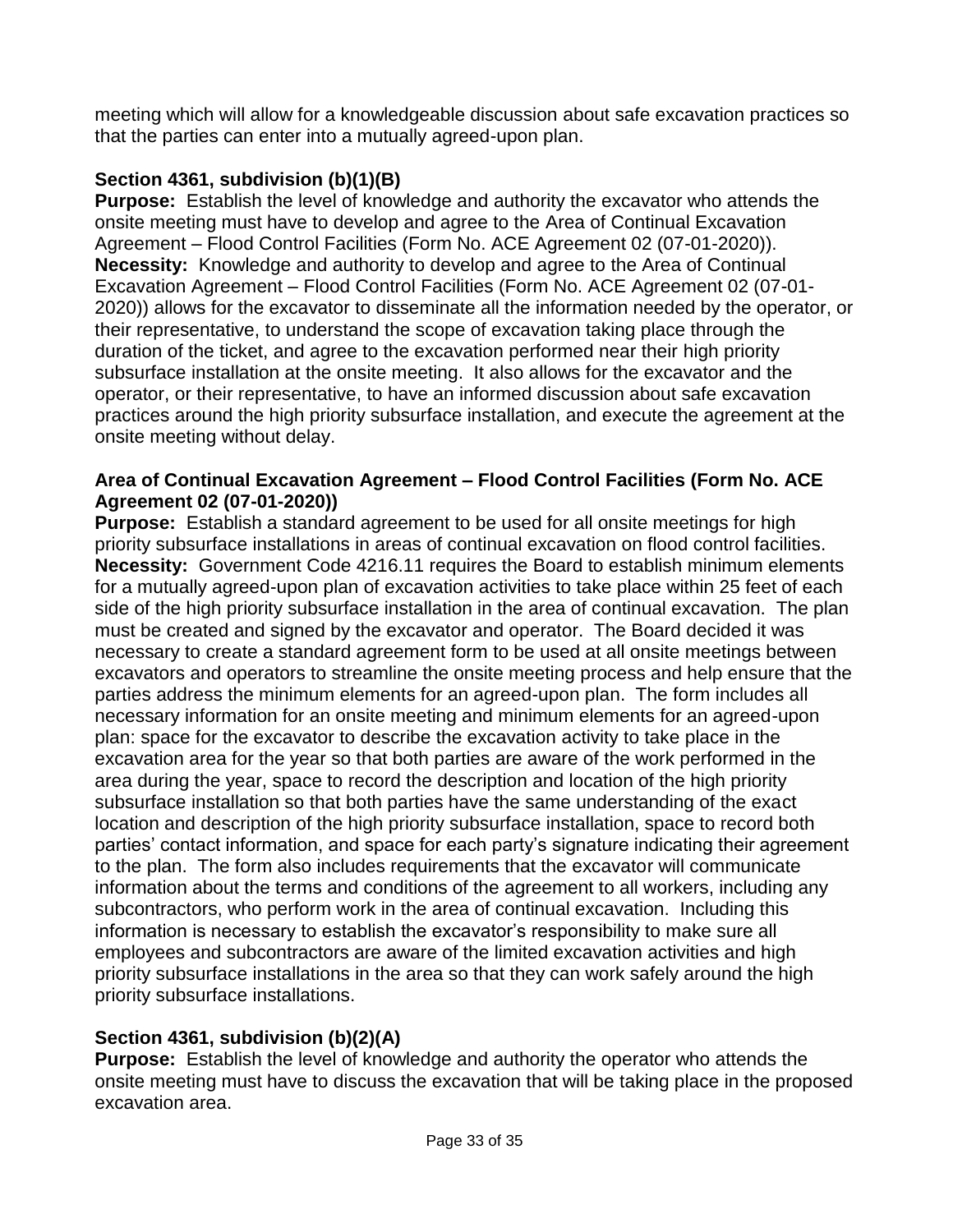**Necessity:** Government Code section 4216.10, subdivision (a) and (c)(1), allows an excavator to call the appropriate one call center, and request an annual ticket for areas of continual excavation. In cases where a high priority subsurface installation exists, an onsite meeting must occur between the excavator and the operator. The Board determined that the operator at the onsite meeting must have knowledge of the location of the high-priority subsurface installation, such as a superintendent, supervisor, or engineer, to have a meaningful and fruitful discussion with the excavator to develop a mutually agreed-upon plan. The proposed regulation requires the operator who attends the onsite meeting to have knowledge of and information regarding all relevant information concerning the location of the high priority subsurface installation in the proposed excavation area. This is necessary to ensure the person with the knowledge and authority to discuss the location of the high priority subsurface installation is at the onsite meeting which will allow for an informed discussion about safe excavation practices.

# **Section 4361, subdivision (b)(2)(B)**

**Purpose:** Establish the level of knowledge and authority the operator who attends the onsite meeting must have to review and agree to the Area of Continual Excavation Agreement – Flood Control Facilities (Form No. ACE Agreement 02 (07-01-2020)). **Necessity:** Knowledge and authority to develop and agree to the Area of Continual Excavation Agreement – Flood Control Facilities (Form No. ACE Agreement 02 (07-01- 2020)) allows for the operator to disseminate all the information needed by the excavator, or their representative, to understand the location of the high priority subsurface installation through the proposed excavation area, and plan excavation activities accordingly. It also allows for the operator and the excavator to have an informed discussion about safe excavation practices around the high priority subsurface installation, and execute the agreement at the onsite meeting without delay.

# **Section 4361, subdivision (b)(3)**

**Purpose:** Establish the requirement for the excavator and operator to complete the Area of Continual Excavation Agreement – Flood Control Facilities (Form No. ACE Agreement 02 (07-01-2020)) prior to beginning excavation.

**Necessity:** Government Code 4216.10, subdivision (c)(1), requires the excavator and operator to have an onsite meeting when the area of continual excavation includes, or is within 10 feet of, a high priority subsurface installation. This meeting must take place prior to the start of excavation, and requires the excavator and the operator to develop a mutually agreed-upon plan for excavation activities that may be conducted within 25-feet of each side of the high priority subsurface installation. The Board determined it was necessary to require excavators and operators to complete a standard form, Area of Continual Excavation Agreement – Flood Control Facilities (Form No. ACE Agreement 02 (07-01- 2020)), that included the minimum elements that needed to be discussed at the onsite meeting to ensure consistency among excavators and operators and better ensure that the parties address all the minimum elements.

# **Section 4361, subdivision (c)(1)(A)**

**Purpose:** Establish and specify the responsibility of the operator to demonstrate the exact location of the high-priority subsurface installation through documentation if the operator's understanding differs from the excavator's understanding.